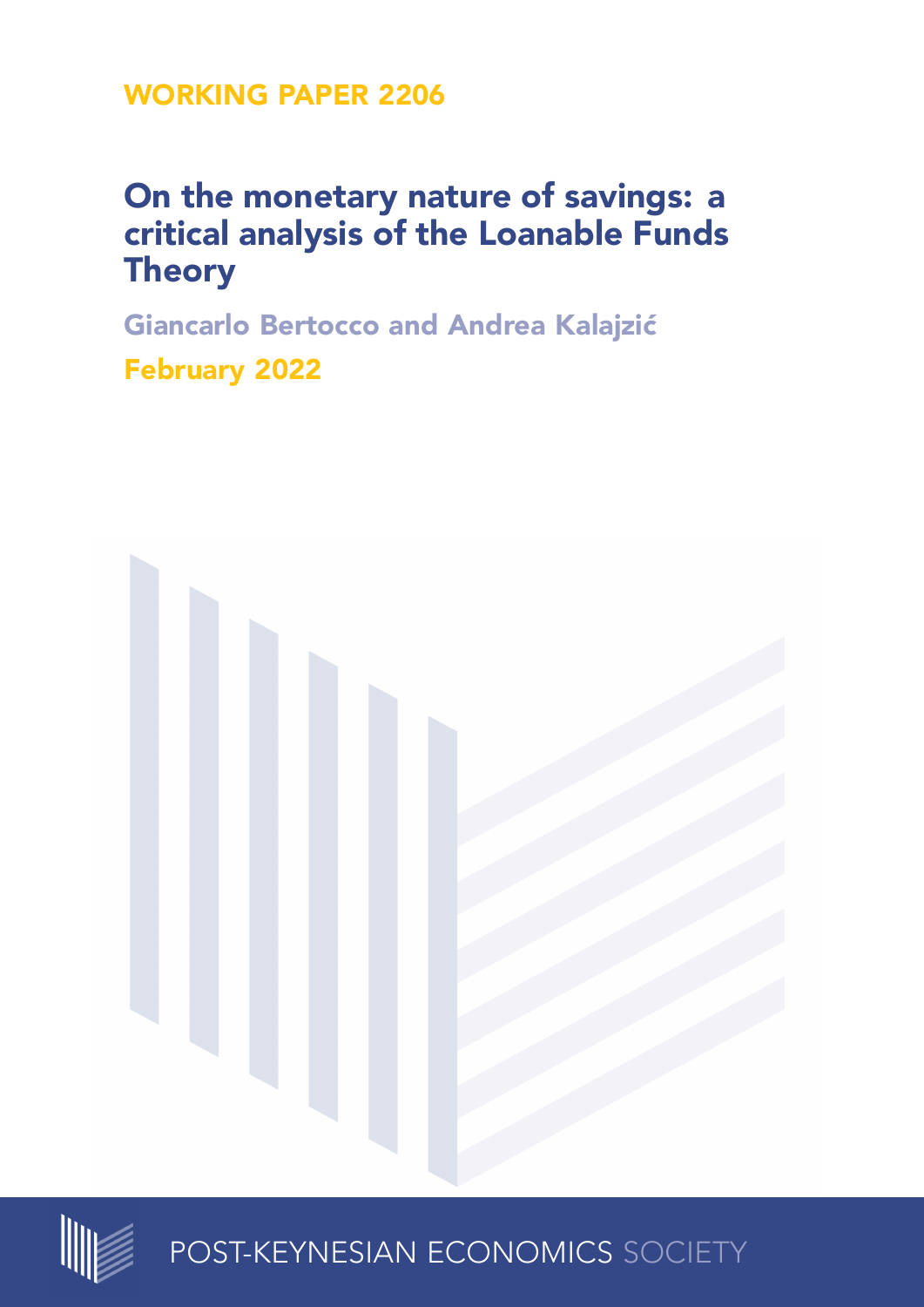## *On the monetary nature of savings: a critical analysis of the Loanable Funds Theory.*

### **Giancarlo Bertocco\* and Andrea Kalajzić\*\***

\*Giancarlo Bertocco is senior professor of Macroeconomics and Monetary Economics at Department of Economics, University of Insubria, Varese, Italy ORCID: 0000-0002-2373-4977

\*\*Andrea Kalajzić (PhD) is at Department of Economics, University of Insubria, Varese, Italy.

#### **Abstract**

To hypothesize the existence of a relationship between money and savings means questioning a fundamental pillar of the mainstream economic theory: the concept of neutrality of money. According to the traditional theory economic phenomena such as savings can be defined independently from money. The objective of this work is to show that savings cannot be defined independently from money and that savings must be considered as a monetary phenomenon. The paper consists of two parts. Starting from Adam Smith's analysis and continuing up to the approaches developed by contemporary economists, in the first part we summarize the most significant aspects and the limitations of the mainstream theory. In the second part we specify the reasons of the non-neutrality of money and of the monetary nature of savings.

**JEL Classification:** B12, B13, B52, E12, E44.

**Key words:** Savings, money, development, Keynes, Schumpeter.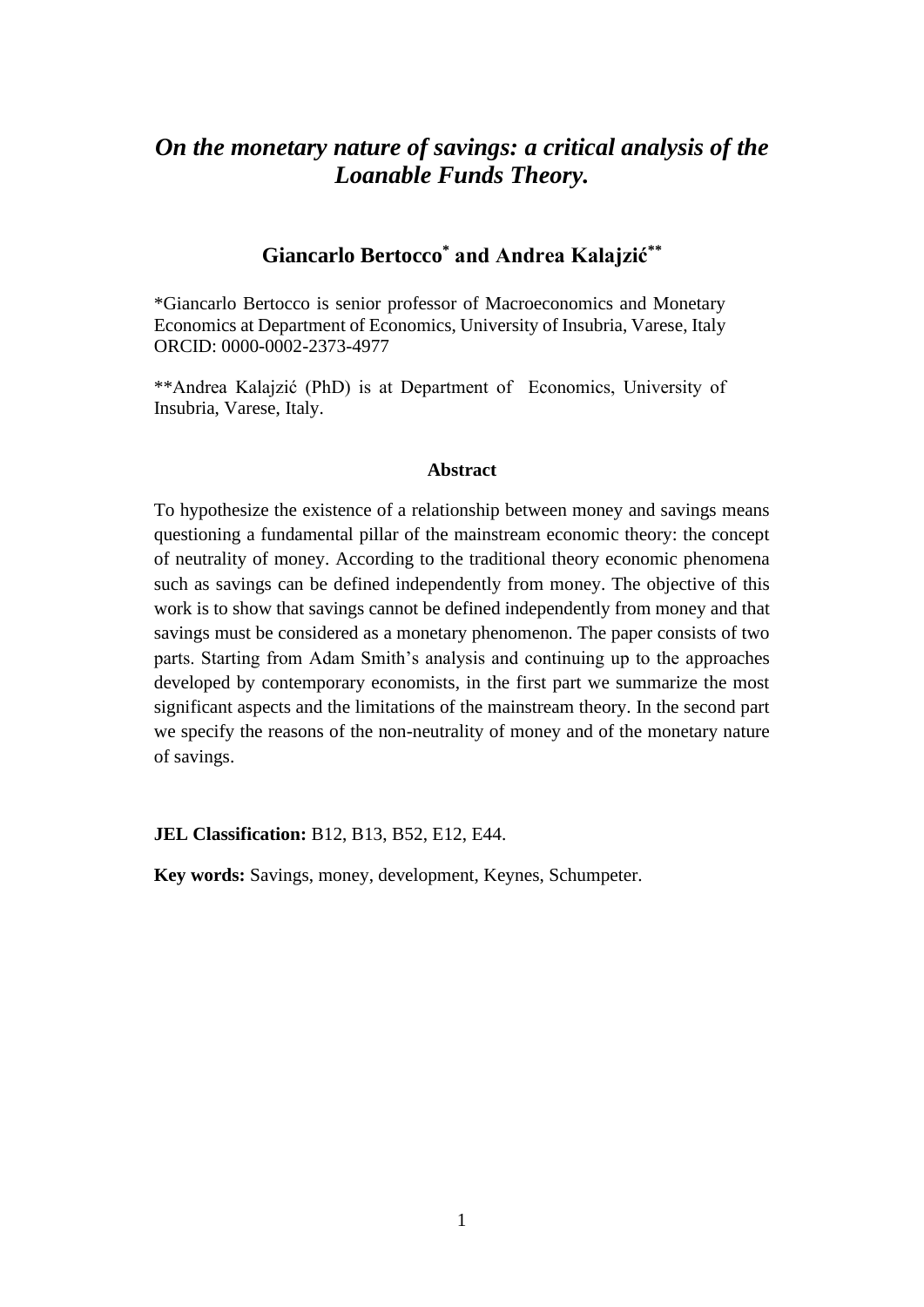# **On the monetary nature of savings: a critical analysis of the Loanable Funds Theory.**

#### **1.Introduction**

The hypothesis of the existence of a relation between money and savings leads questioning a fundamental pillar of the mainstream economic theory, namely the thesis that money is no more than a tool allowing to reduce the costs of exchanges and that does not influence the structure of the economy. According to this thesis, economic phenomena such as savings can be defined independently from money.

The objective of this work is to show that in the: "economic society in which we actually live" (Keynes 1936, p. 3), the very nature of savings deeply depends on the presence of money. In other terms, we intend to show that savings cannot be defined independently from money and that savings must be considered as a monetary phenomenon. The paper consists of two parts. Starting from the analysis of Adam Smith up to the approaches developed by contemporary economists, in the first part we summarize the most significant aspects of the mainstream theory. In the second part we instead specify the reasons of the non-neutrality of money and of the monetary nature of savings.

#### **2. The phenomenon of savings in the mainstream theory**

Since childhood fables teach us the meaning of savings. Aesop contrasts the behavior of the industrious ant that collects crumbs and seeds during the summer, to that of the lazy cicada that instead spends its days singing while lying in the sun. The fable ends by describing the conditions of the ant and cicada at the arrival of winter. The ant, thanks to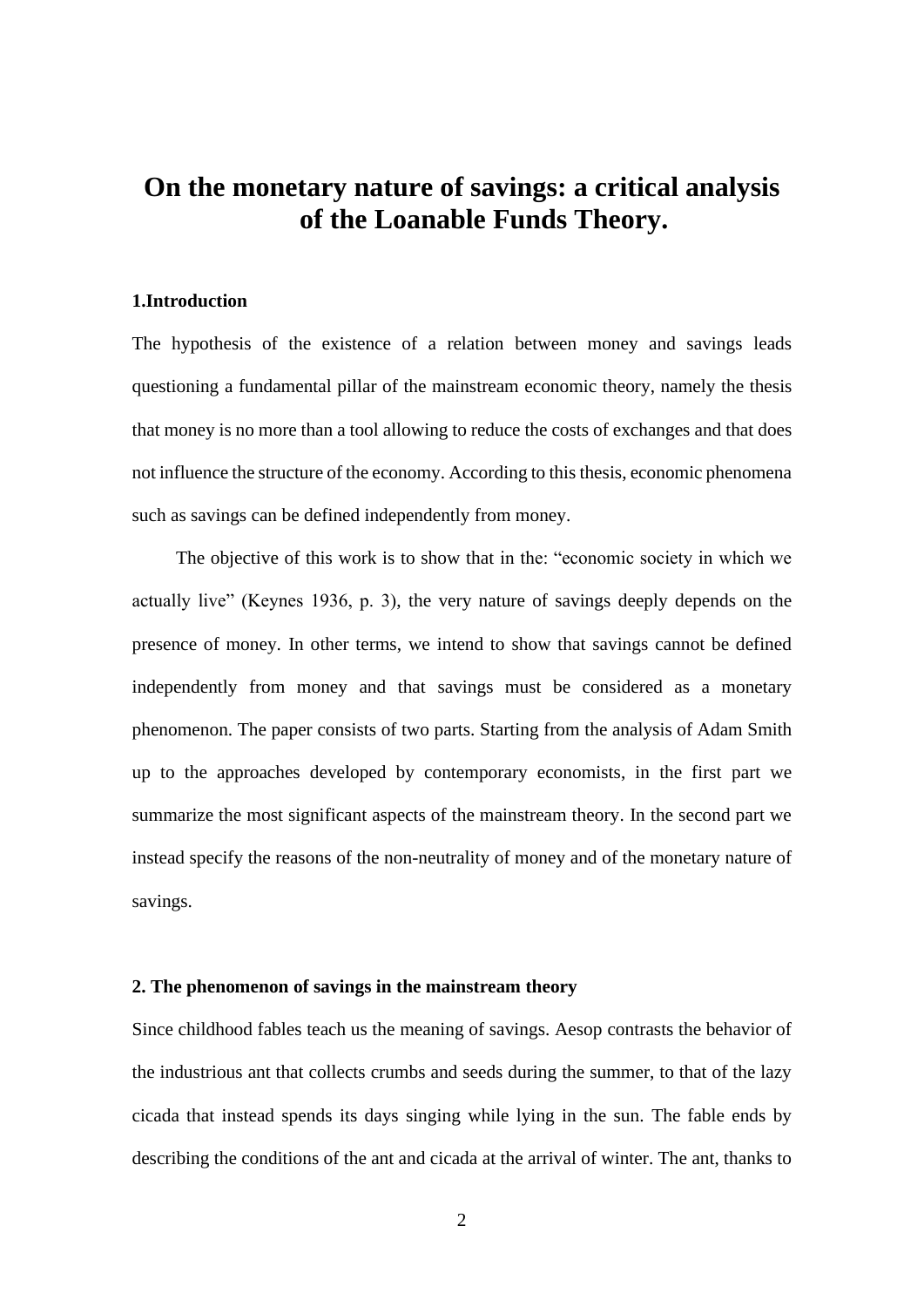hard work during the summer, will be able to survive by consuming what was saved, while the cicada is destined to suffer from hunger and cold. Aesop's fable provides an effective definition of savings: saving means not consuming today part of the goods produced through our work in order to consume these goods in the future.

This definition seems easily applicable also to contemporary economies that are populated by individuals who, in exchange for their work, receive a flow of money credited to their bank accounts. Even for these individuals, saving means deciding not to consume the entire fruit of their labor today in order to consume goods in the future. The fact that savings consist of the flow of monetary income that is not spent, and not by crumbs and seeds accumulated by the ant, apparently does not change the nature of the phenomenon of saving. In other words, money does not appear as a necessary element to define the meaning of the concept of savings. As stated in the introduction, our goal is to show that the use of money, and in particular of bank money, profoundly changes the nature of savings; in contemporary economies, savings are a monetary phenomenon because they cannot be defined independently from money.

To achieve this goal, it is necessary to complete the description of the mainstream theory. Aesop's fable considers the behavior of a single subject; if we consider an economic system made up of many individuals, we can highlight another element that characterizes the phenomenon of saving. The saver can choose to keep what he has not consumed, or decide to lend what he has saved in exchange for the promise of the return of the amount lent and a premium consisting of interest. This second choice presupposes the presence of subjects who are able to use the saved resources and to obtain an income that will allow to repay the debt and pay interest. Generally, these subjects are identified with entrepreneurs using saved resources to obtain capital goods, that is, means of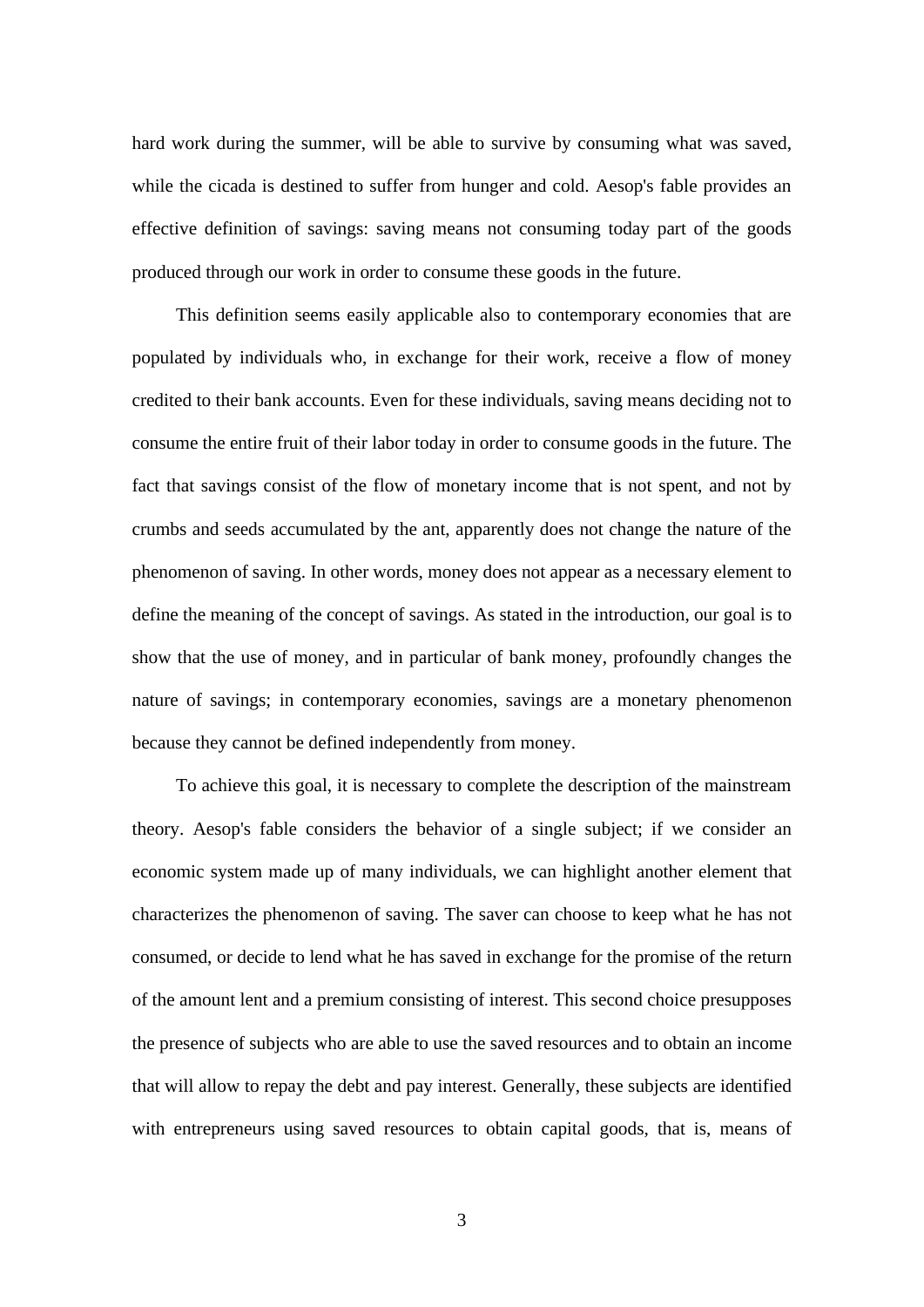production enabling to increase the productivity of labor. In this case, saved resources give rise to a flow of investments corresponding to the variation in the capital stock owned by the firms. From a macroeconomic perspective, mainstream theory highlights the causal relation between saving decisions, investment decisions and capital accumulation; a relation that is at the heart of Adam Smith's lesson.

#### **2.1** *The lesson of Adam Smith*

According to Adam Smith, the income of a country depends directly on the amount of capital determined by saving decisions. Therefore, Smith defines the following causal sequence: savings  $(S) \rightarrow$  capital  $(K) \rightarrow$  national income  $(Y)$ . At first sight, this sequence seems to neglect the role of labor in the process leading to the determination of income. Actually, the role of labor is made explicit once the concept of capital defined by Smith is specified. To define the concept of capital, Smith introduces the distinction between *productive labor* and *unproductive labor*: "there is one sort of labour which adds to the value of the subject upon which it is bestowed. There is another which has no such effect. The former, as it produces a value, may be called productive; the latter unproductive labour" (Smith 1776, p. 330). For example, productive workers are those employed to produce tools such as nails, hammers or spades, or those employed to produce corn. In Smith's view, servants instead represent a typical example of unproductive workers.<sup>1</sup>

<sup>&</sup>lt;sup>1</sup>"[...] the labour of a manufacturer adds, generally, to the value of the materials which he works upon, that of his own maintenance, and of his master's profit. The labour of a menial servant, on the contrary, adds to the value of nothing. Though the manufacturer has his wages advanced to him by his master, he, in reality, cost him no expence, the value of those wages being generally restored, together with a profit, in the improved value of the subject upon which his labour is bestowed. But the maintenance of a menial servant never is restored. A man grows rich by employing a multitude of manufacturers; he grows poor by maintaining a multitude of menial servants." (Smith, 1776, p. 330)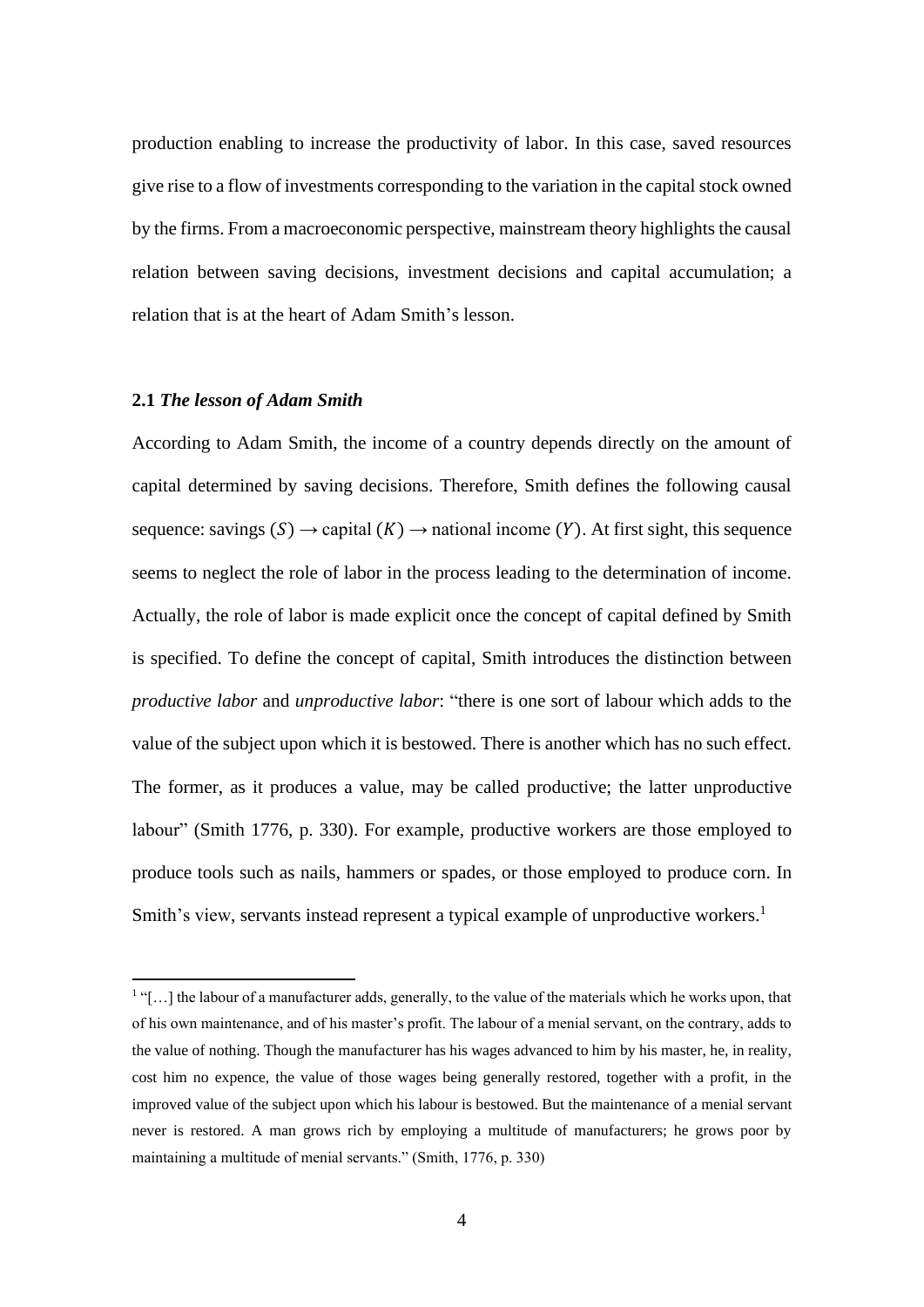Smith identifies capital with the part of national income corresponding to the wages paid to productive workers, and he underlines that the total production realized in a certain period derives exclusively from the employment of productive labor: "the whole annual produce, if we except the spontaneous productions of the earth, [is] the effect of productive labour" (Smith 1776, p. 332). The higher the number of productive workers employed and, thus, the amount of capital, the higher the total level of national income.<sup>2</sup>

Finally, to explain the concept of savings and the relation between saving decisions and capital Smith refers to an economy characterized by the production of a surplus, that is, an economy in which the employment of productive workers generates a level of annual income higher than the amount of capital corresponding to their wages. In this case, the annual income can be divided in two parts: the first part corresponding to the amount required to replenish capital, and the second part representing the profits of entrepreneurs. Entrepreneurs can choose whether to use their profits to employ new productive workers in addition to those employed in the current period or to employ unproductive workers. According to Smith, savings correspond to the share of profits used to expand the number of productive workers and, thus, capital; by hiring unproductive workers, entrepreneurs instead consume their whole income.

It must be observed that Smith defines the concepts of savings, capital and national income in terms of goods realized by means of land and labor. This implies that the

<sup>&</sup>lt;sup>2</sup> Smith observes that productive workers do not coincide only with those directly employed in the production of final goods, but also with those employed in the production of capital goods used by other workers. "The productive powers of the same number of labourers cannot be increased, but in consequence either of some addiction and improvement to those machines and instruments which facilitate and abridge labour; or of a more proper division and distribution of employment. In either case, an additional capital is almost always required. It is by means of an additional capital only that the undertaker of any work can [...] provide his workmen with better machinery [...]." (Smith 1776, p. 343)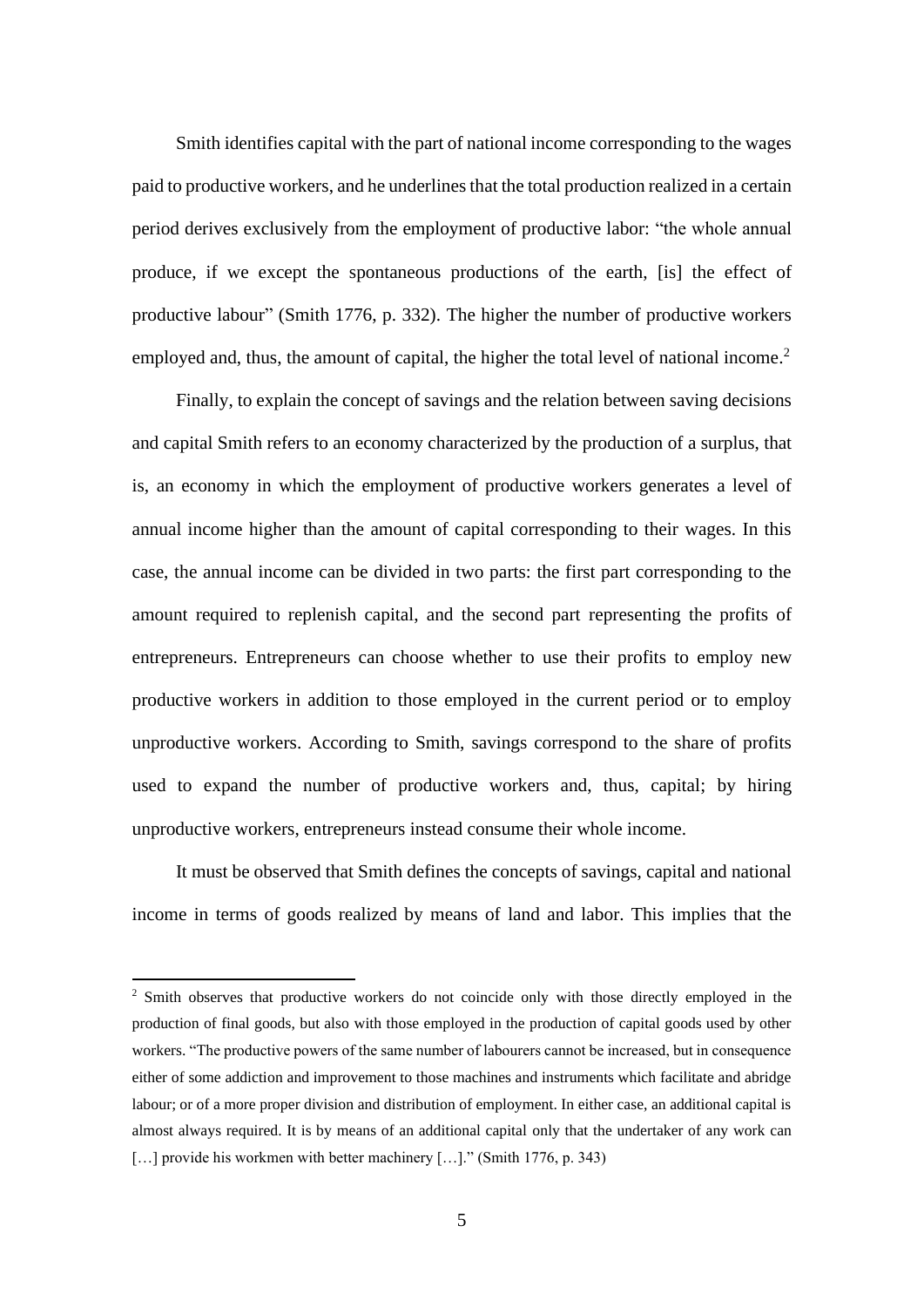necessary condition to specify a causal relation between these variables is that they can be expressed with reference to a same unit of measure. This condition is satisfied if we consider an economic system characterized by the presence of only one type of productive workers, for example, agricultural workers employed to produce corn, which represents the wage good consumed by both productive and unproductive workers. To illustrate the relation between savings, capital and national income, we assume that both productive and unproductive workers receive the same wage, which is equal to  $w$  quintals of corn, and that they completely consume their wage. Furthermore, we assume that the productivity of each agricultural worker is constant and equal to  $A > w$ .

 $Y_t$  indicates the total amount of production obtained at the end of period  $t$  by employing a number of productive workers equal to  $N_t$ ; this means that, at the end of period t, the total amount of corn will be equal to  $Y_t = AN_t$ . The production realized in period t is controlled by the entrepreneurs, who decide how to use it in period  $t + 1$ . In particular, the income produced in period  $t$  can be divided in two parts: the first part is used to replenish the capital employed to produce corn in the current period  $(Y_t)$ , which corresponds to the wages paid to productive workers  $(K_t = wN_t)$ .

As we have assumed that  $A > w$ , we will have:  $Y_t > K_t$ . The difference between these two values corresponds to the profits of the entrepreneurs:  $\Pi_t = Y_t - K_t$ . The level of income that will be realized in period  $t + 1$   $(Y_{t+1})$  depends on how the entrepreneurs decide to use their profits. If they decide to use them to employ only unproductive workers, the level of national income will not change because the stock of capital remains constant. If entrepreneurs instead decide to use their profits to hire productive workers, they will increase the stock of capital and, thus, their income; in this second case, saved profits are deducted from consumption. Smith underlines that both savings and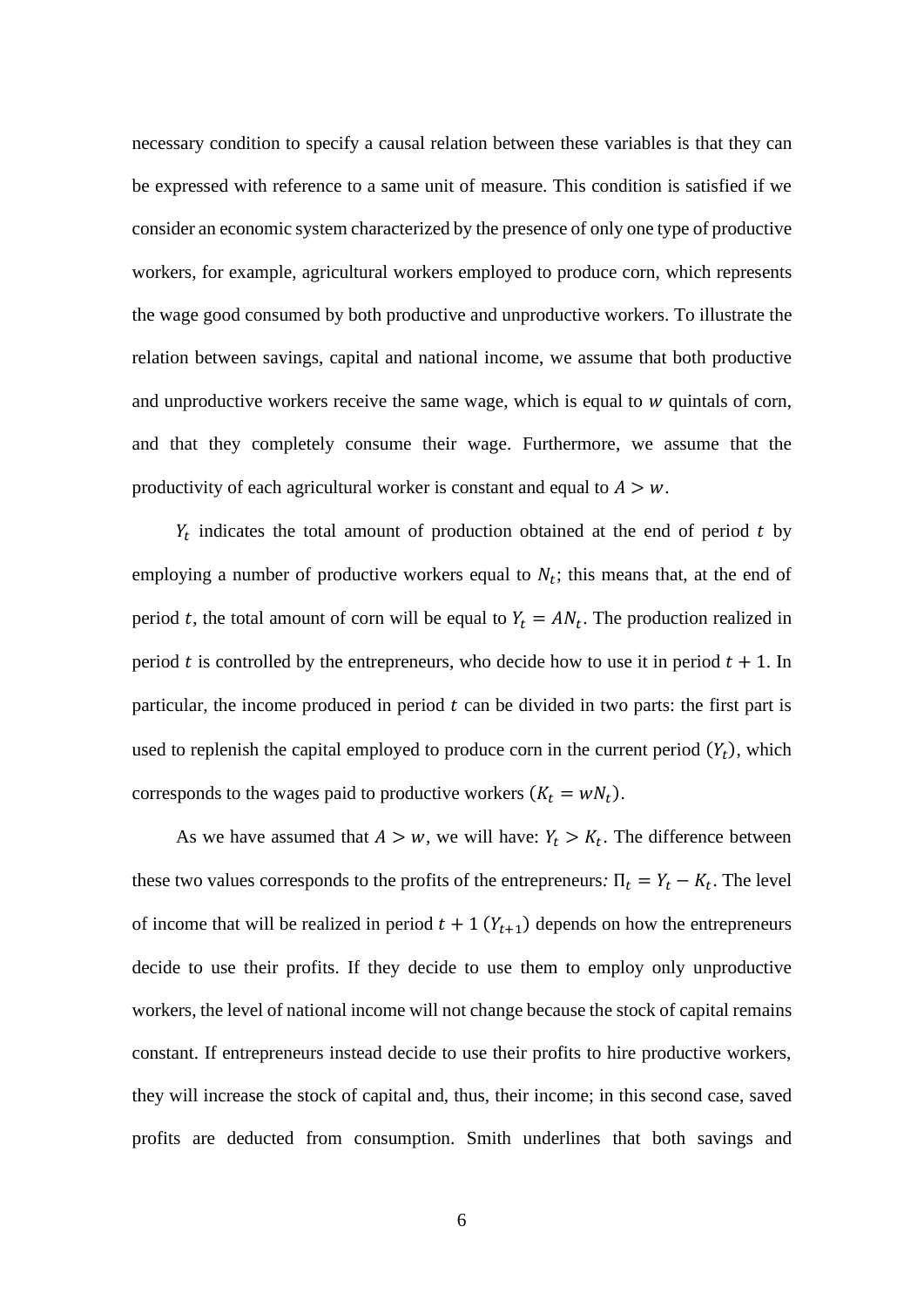consumption imply the absorption of resources, but that they have very different consequences.<sup>3</sup> The share of profits used to employ new productive workers allows expanding the stock of capital and future income, while the share of profits used to employ unproductive workers does not produce neither an increase of the stock of capital nor an increase of income.<sup>4</sup> This relation leads Smith to exalt the social role of parsimony and to condemn prodigality: "every prodigal appears to be a publick enemy, and every frugal man a publick benefactor" (Smith 1776, p. 340). In other terms, Smith claims that those behaving like the ant in Aesop's fable are not only able to survive winter, but that they become also public benefactors.

We can underline another element of Smith's theoretical approach, that is, the complete absence of money. In fact, money does not play any role in the definition of the concept of savings and of the relation between savings, capital and income. In other words, as in the case of Aesop's ant, the concept of savings can be defined in terms of goods and is thus independent from money.

#### **2.2** *The neoclassical theory*

In more than two centuries, the relation between savings, capital and income defined by Smith has undergone two major modifications that, nonetheless, have not altered the substance of his analysis. The first modification concerns the concept of capital, while

<sup>&</sup>lt;sup>3</sup> "What is annually saved is as regularly consumed as what is annually spent, and nearly in the same time too; but it is consumed by a different set of people." (Smith 1776, pp. 337)

<sup>4</sup> "Parsimony, by increasing the fund which is destined for the maintenance of productive hands, tends to increase the number of those hands whose labour adds to the value of the subject upon which it is bestowed. It tends therefore to increase the exchangeable value of the annual produce of the land and labour of the country." (Smith 1776, pp. 337-338)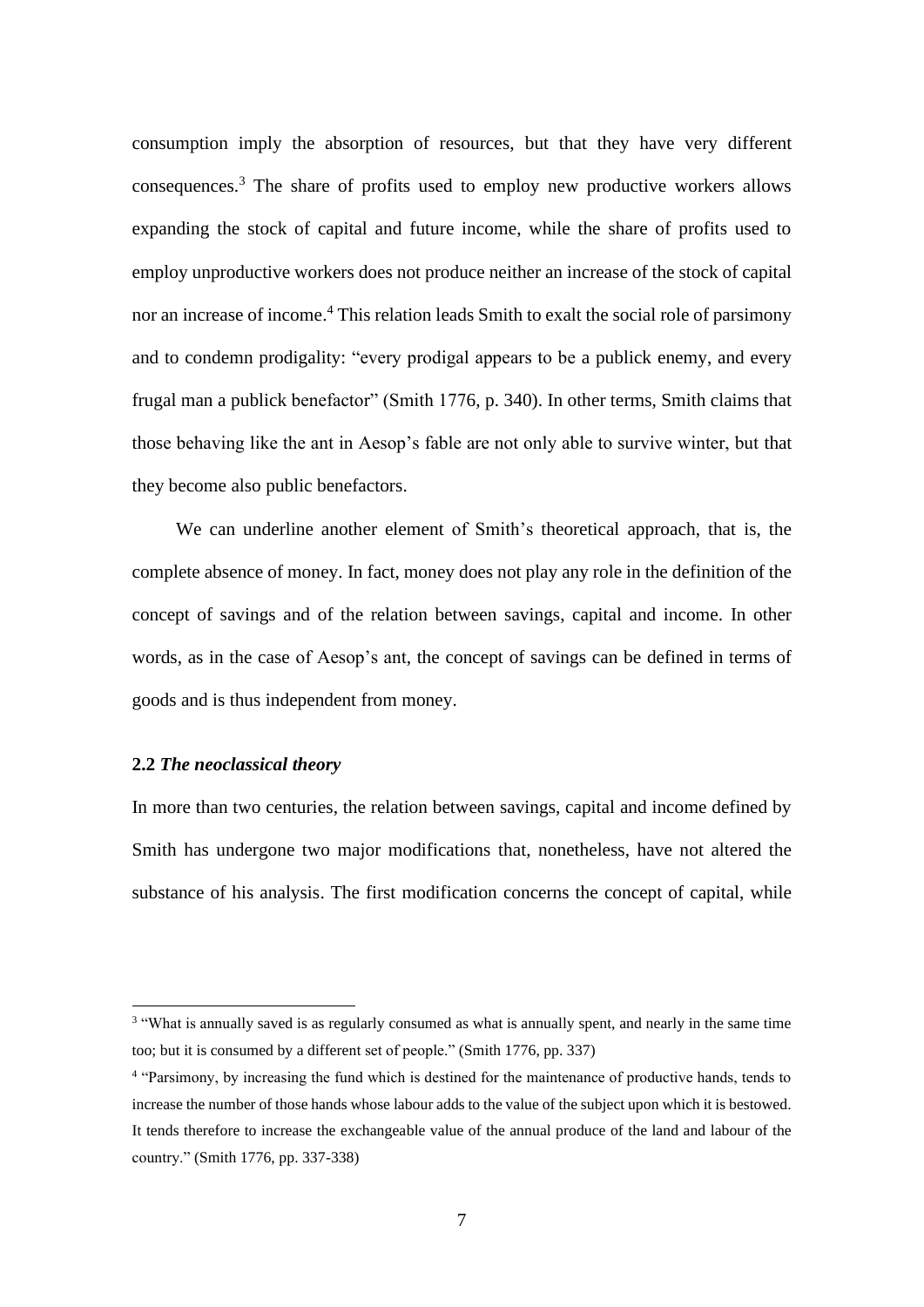the second consists in the explicit consideration of the dissociation between saving and investment decisions and in the consequent specification of the credit market.

The marginalist revolution that started in the 1870s led to abandon the distinction between productive and unproductive labor and, thus, the definition of capital as wages paid to productive workers. The servants and the unproductive workers indicated by Smith disappear from the scene, and workers are divided in two groups: the first group produces the only existing consumption good, while the second group produces the tools used by the first group of workers. Therefore, we assume that capital corresponds to the wages paid to the workers employed in the realization of the means of production. Capital is considered as a distinct productive factor assuming the same dignity as labor. The new role of capital is underlined by the introduction of a production function that defines the relation between total income  $(Y)$ , capital  $(K)$  and labor  $(L)$ . This production function describes an economic system characterized by the production of a single homogeneous good, for example corn or fishes, in which workers are employed to realize the only existing consumption good or capital goods such as plows, spades and tractors, or fishing rods and boats.

The relation between savings, capital and national income is specified by considering indifferently an economy with a single individual, as in the case of the economy of Robinson Crusoe, or a system characterized by the presence of a multitude of individuals. Let us begin from the economy of Robinson Crusoe. We assume that his survival depends on fishing and that, at first, his productive activity is limited to gather the fish left on the beach by the tide. In this case, production is realized only by means of direct labor. However, Crusoe could expand the future production of fish if he decides to dedicate part of his workday to realize a fishing rod, a fishing net or even a boat. Crusoe's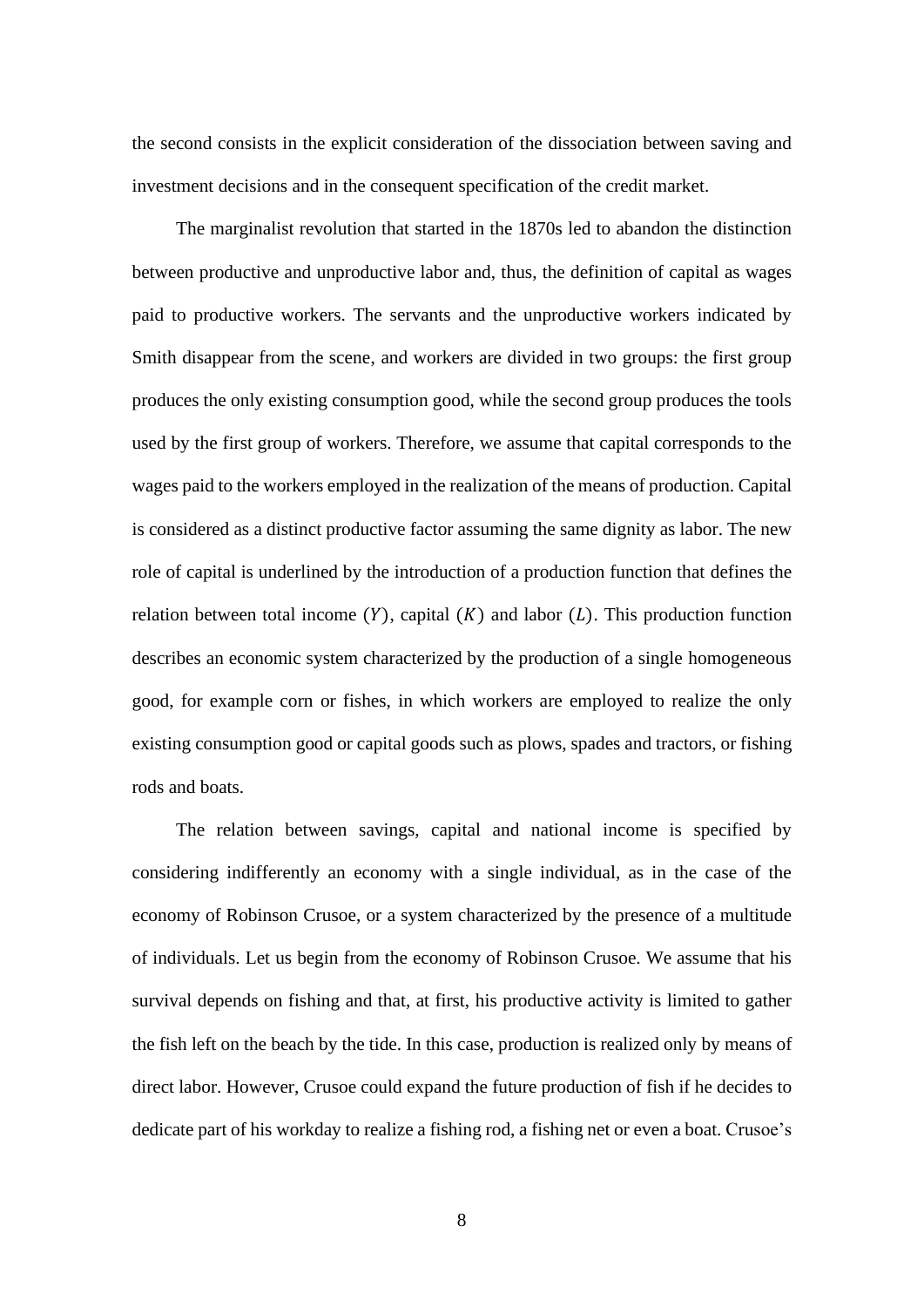savings would thus consist in subtracting work time from the direct production of fish to build tools enabling to increase future production.

This causal relation between savings, capital and production can be defined also with regard to an economy populated by many individuals engaged in the production of a single good. In this second case, it is possible to consider the phenomenon of the dissociation between saving and investment decisions. Böhm-Bawerk has provided an effective example referred to a fishermen-economy:

Let us imagine [...] a tribe of people who live by fishing and who are entirely without capital. They catch their fish on the seashore by seizing with their bare hands such fish as are stranded in the pools left behind by the receding tide. A workman of this tribe catches and consumes 3 fish a day. If he had a boat and net he could catch 30 fish a day instead of 3. But he cannot construct those implements because their construction would cost him a month's time and labor, and during that interval he would have nothing to live on. (Böhm-Bawerk 1884, pp. 280-281)

The condition of Böhm-Bawerk's fisherman could improve if someone lent him sufficient fish to allow him to survive during the period required to build the boat. Thanks to the greater production of fish obtained with the boat, the fisherman will then be able to repay the loan and to pay a premium represented by interest.<sup>5</sup>

The explicit consideration of the dissociation between saving and investment decisions allows specifying the characteristics of the credit market by underlying the relation between saving decisions and the supply of credit and between investment

<sup>&</sup>lt;sup>5</sup> "Now someone lends him 90 fish on condition that he promise to pay back 180 fish one-month later. Our man agrees to the transition, provides his subsistence out of the borrowed fish for one month and in the meantime constructs a boat and net with which in the following months he catches 900 fish instead of 90. From these he cannot only repay the stipulated amount of 180 fish but also retain a sizable net gain for himself." (Böhm-Bawerk 1884, p. 281)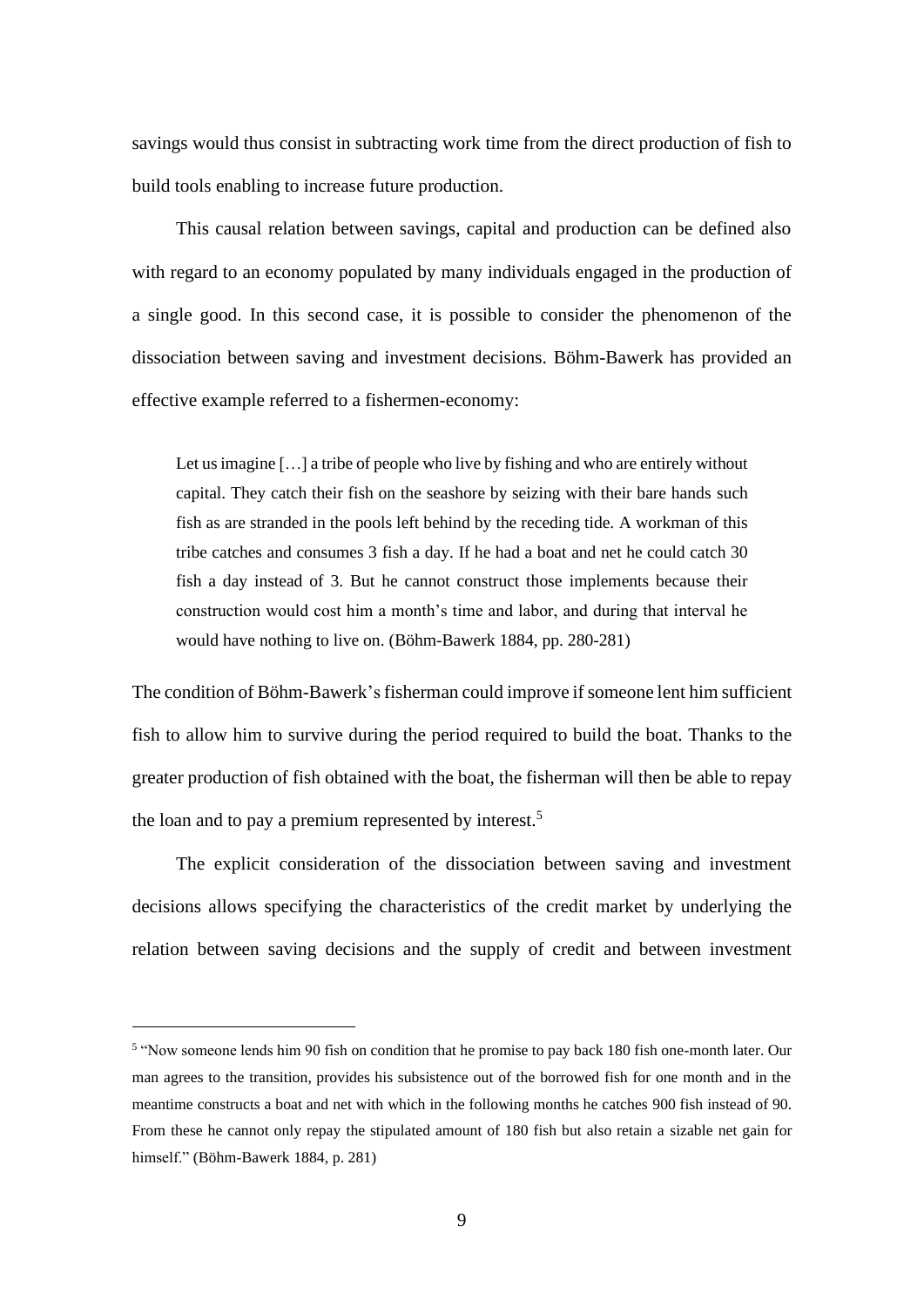decisions and the demand for credit. The rate of interest is the price allowing to equilibrate the demand for and the supply of credit and, thus, saving and investment decisions. Furthermore, the explicit consideration of the dissociation between saving and investment decisions represents the necessary premise for the introduction of financial intermediaries, whose role consists in facilitating the transfer of funds from the savers to the entrepreneurs engaged in realizing capital goods. This transfer of funds can be hampered by the presence of imperfections such as information asymmetries. Therefore, the task of financial intermediaries consists in gathering information from potential borrowers. <sup>6</sup> Stiglitz and Weiss (1990), for example, describe the role of the banks in a context marked by information asymmetries with reference to an agricultural economy in which the object of credit is corn used as seed in plots of land with different levels of productivity.<sup>7</sup>

We can thus underline that a common feature of Adam Smith's analytical approach and the contemporary mainstream theory consists in the definition of a relationship between savings, capital and income defined independently from money. In other words,

<sup>6</sup> See, for example, Bernanke and Gertler (1995), Bernanke et al. (1999), Stiglitz and Weiss (1990), Stiglitz and Greenwald (2003).

<sup>&</sup>lt;sup>7</sup> "The need for credit arises from the discrepancy between individual's resource endowments and investment opportunities. This can be seen most simply if we imagine a primitive agricultural economy, where different individuals own different plots of land and have different endowments of seed with which to plant the land. (For simplicity we assume that seed is the only input.) The marginal return to additional seed on different plots of land may differ markedly. National output can be increased enormously if the seed can be reallocated from plots of land where it has a low marginal product to plots where it has a high marginal product. But this requires *credit*, that is, some farmers will have to get more seed than their endowment in return for a *promise* to repay the loan in the next period, when the crop is harvested. Banks are the institutions within this society for screening the loan applicants, for determining which plots have really high marginal returns, and for monitoring, for ensuring that the seeds are actually planted, rather than, say, consumed by the borrower in a consumption binge." (Stiglitz and Weiss 1990, pp. 91–92)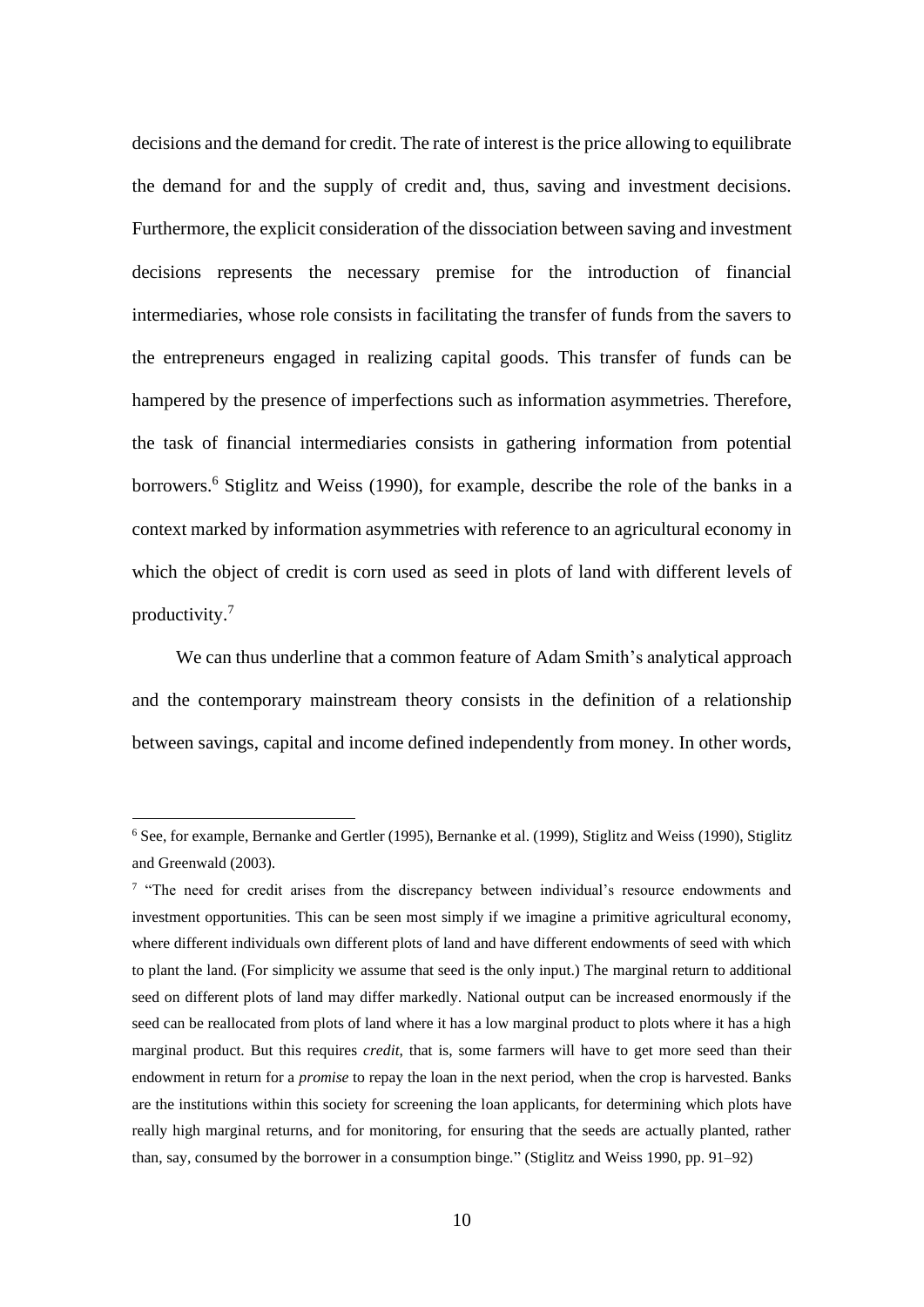money has no influence at all on the phenomenon of credit, which can be defined in real terms, that is, in terms of unconsumed goods used to overcome winter as in the case of Aesop's ant, or to pay the workers employed in the production of plows and tractors or fishing rods and boats. According to this theoretical framework, credit demand and supply are a mere reflection of saving and investment decisions. For this reason, the supporters of the mainstream theory have developed macroeconomic models based on the consideration of the goods market and the complete neglect of the credit market.<sup>8</sup> A significant example is Solow's growth model (Solow 1956). Solow's model, which gave rise to the neoclassical theory of growth, describes "an imaginary economy that has only one produced good that can be consumed directly or stockpiled for use as a capital good" (Solow 2000, p. 351; see also: Barro and Sala-i-Martin 2004, Chou 2007).

In *The General Theory*, even Keynes describes the classical theory in this way. According to Keynes, the classical theory: "has regarded the rate of interest as the factor which brings the demand for investment and the willingness to save into equilibrium with one another. Investment represents the demand for investible resources and saving represents the supply, whilst the rate of interest is the 'price' of investible resources at which the two are equated" (Keynes 1936, p. 175). This representation of the classical

<sup>&</sup>lt;sup>8</sup> In McCallum's view, for example: '[C]an it be sensible to discuss monetary economics with little attention devoted to the workings of financial markets? […] The question's answer is […] fairly straightforward. It rests basically on the fact that in making their borrowing and lending decisions, rational households (and firms) are fundamentally concerned with goods and services consumed or provided at various points in time. They are basically concerned, that is, with choices involving consumption and labor supply in the present and in the future. But such choices must satisfy budget constraints and thus are precisely equivalent to decisions about borrowing and lending – that is, supply and demand choices for financial assets. Thus, for example, a household that chooses to consume this year in excess of this year's income equivalently chooses to borrow (or to draw down its assets) to the required extent. Consequently, there is no need to consider *both* types of decisions explicitly." (McCallum 1989, pp. 29–30)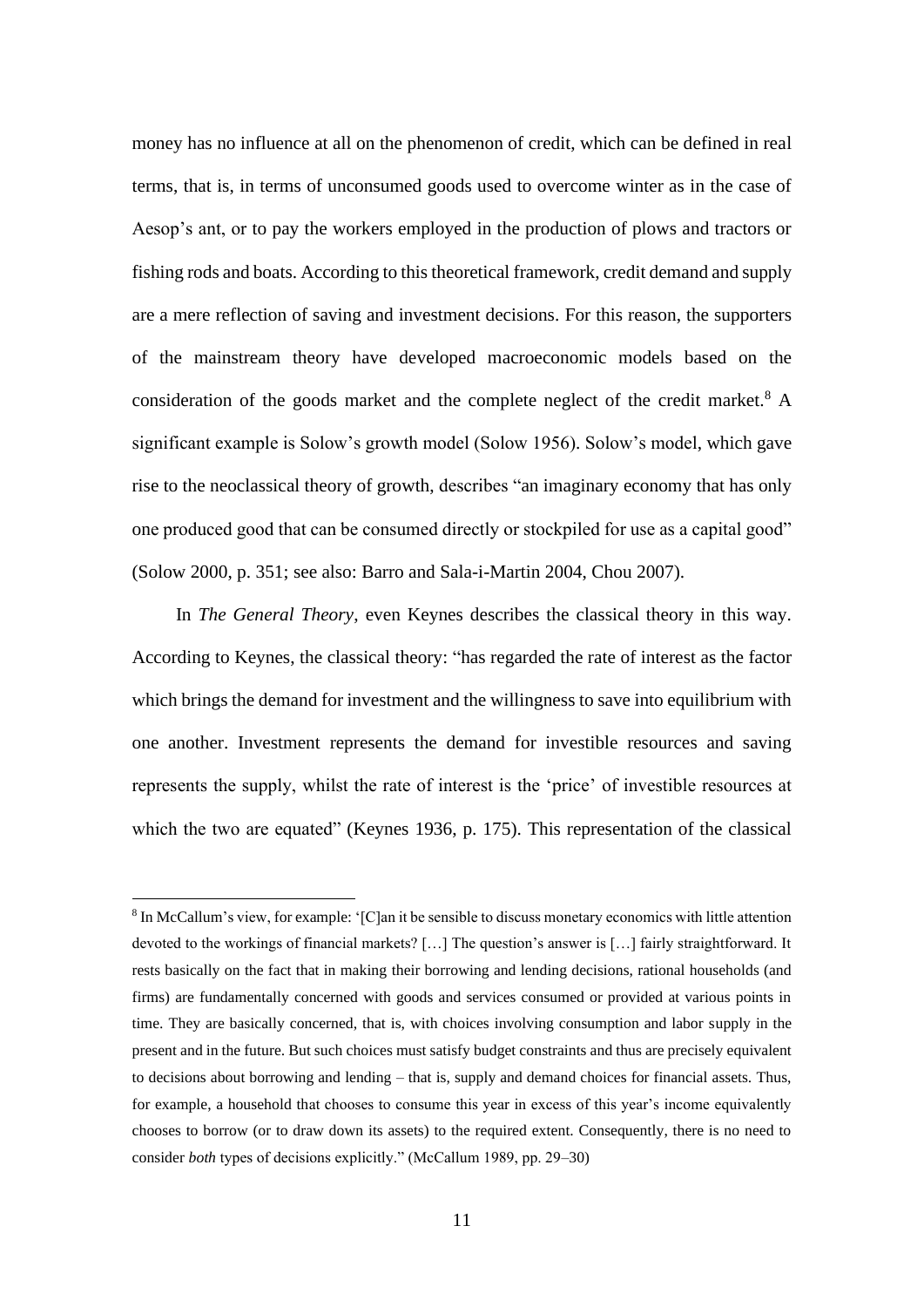theory of credit and of the rate of interest has been criticized by the supporters of the loanable funds theory (hereinafter LFT), who on the one hand, recognize that in an economic system characterized by the use of bank money the supply of and demand for credit do not correspond to saving and investment decisions, but on the other hand, yet endorse the validity of the relation between savings, investment and capital defined by the classical theory.

#### **2.3** *The loanable funds theory*

In this paragraph we describe the LFT with reference to Ohlin's criticism of the Keynesian liquidity preference theory. Ohlin (1937a, 1937b, 1937c) disapproves the way Keynes illustrates the classical theory of the rate of interest, and stresses that, according to the supporters of the loanable funds theory, the rate of interest is not the prices allowing to equilibrate savings and investments, but the price allowing to reach equilibrium on the credit market.<sup>9</sup> Following the lesson of Wicksell, Ohlin observes that in contemporary economies: "There is a credit market […] but there is no such market for savings and no price of savings. […] But there is a supply curve for savings, expressing willingness to refrain from consuming the whole expected income. There is also a curve of planned new investment" (Ohlin 1937c, p. 424).

<sup>&</sup>lt;sup>9</sup> "Obviously the rate of interest cannot [...] be determined by the condition that it equalizes the supply of and the demand for savings, or, in other words, equalizes savings and investment. For savings and investment are equal *ex definitione,* whatever interest level exists on the market […] the rate of interest is simply the price of credit, and [...] it is therefore governed by the supply of and the demand for credit." (Ohlin 1937b, p. 221)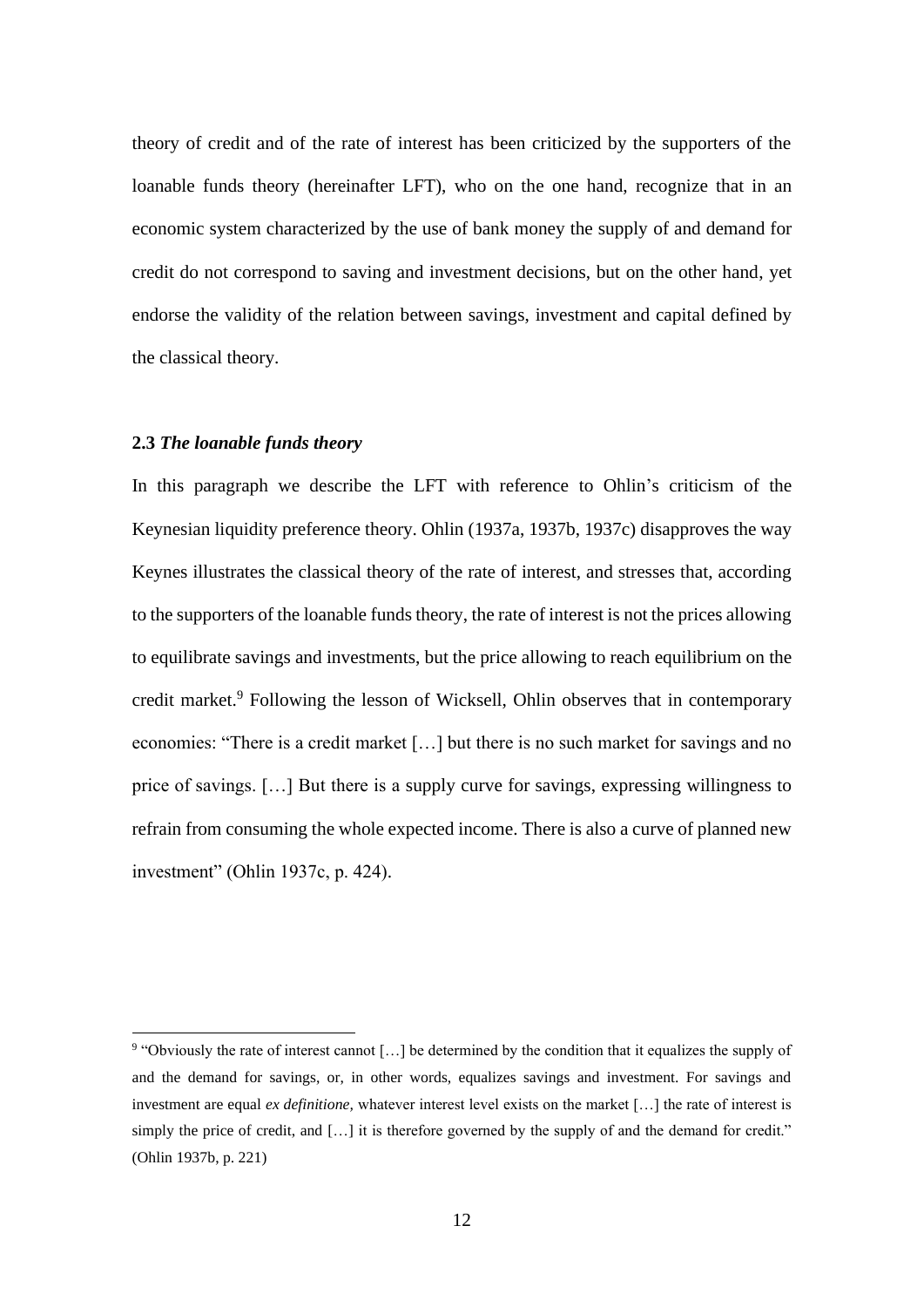According to Ohlin, notwithstanding a tight relation between credit supply and demand curves and savings and investment curves,<sup>10</sup> these two couples of curves do not coincide. To explain this statement, Ohlin recognizes that, first, saving decisions do not automatically translate into investments because savers may decide to accumulate money.<sup>11</sup> If we admit the existence of this circumstance, we must conclude that, due to the decision of savers to reduce their stock of money, credit supply may increase independently from saving decisions.<sup>12</sup> Secondly, following Wicksell, Ohlin points out that banks are able to offer credit by creating new money. In accordance with Ohlin, the supporters of the LFT conclude that credit supply and demand curves do not coincide with savings and investment curves.

Even Keynes recognizes that in an economic system characterized by the use of bank money it is impossible to identify the supply of credit with the decisions to save, and thus to consider savings as the only source of money supply to be used to fund investments.<sup>13</sup> The fundamental difference between Keynes and the supporters of the LFT is that the latter continue to claim the validity of the causal relation between savings,

<sup>&</sup>lt;sup>10</sup> "That the relation between the curves referring to savings and investment and those referring to credit is close should be obvious." (Ohlin 1937c, p. 425)

<sup>&</sup>lt;sup>11</sup> "It is possible to plan to save and to increase the quantity of cash instead of lending." (Ohlin 1937c, p. 425)

<sup>&</sup>lt;sup>12</sup> "Also one can plan to extend credit instead of planned savings, if one is willing to reduce one's own quantity of cash." (Ohlin 1937c, p. 425)

<sup>13</sup> A few years after the publication of *The General Theory,* Keynes explained his reasoning in a criticism of how, starting from the LFT, the Committee of Statistical Experts analyzed the process of capital formation: "According to the Committee funds for investment can only become available either from prior saving or from dishoarding and credit expansion. […] The committee have overlooked the fact that *spending* releases funds as much as saving does. […] Money which is spent on prior consumption flows into the same pool of available funds as money which is saved […]." (Keynes 1939, pp. 572-573)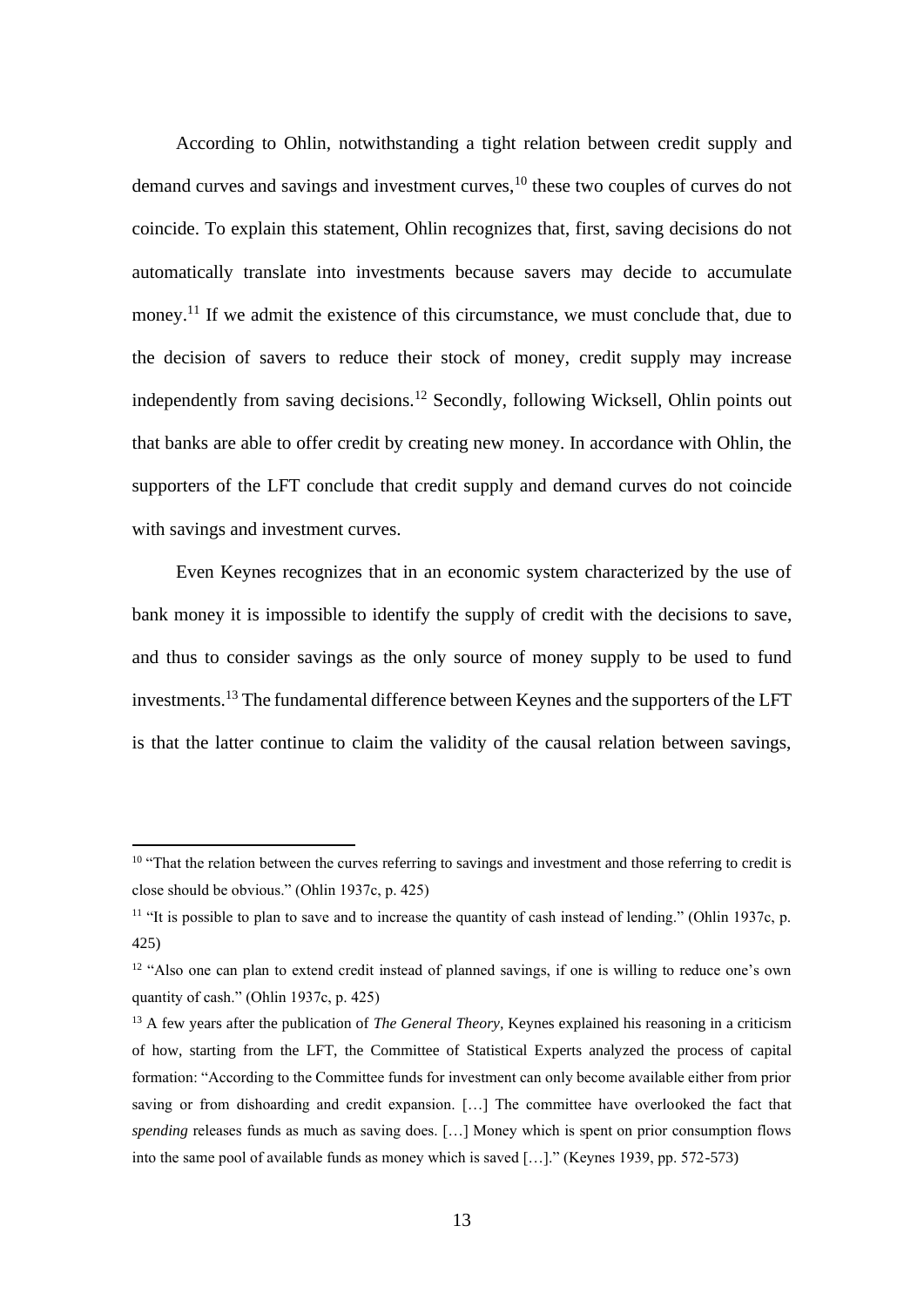investments and capital defined by the classical theory even in a world marked by the use of bank money.

To explain the thesis put forth by the supporters of the LFT, we specify the functions of credit supply and demand as follows. According to the supporters of the LFT, the supply of credit is fed not only by the flow of savings  $(S)$ , net of the quantity of money savers decide to accumulate  $(\Delta H)$ , but also by new money created by the banks to fund businesses  $(\Delta M)$ ; the demand for credit instead corresponds to the investment decisions  $(1)$ . The rate of interest is the price that equilibrates the supply of and demand for loanable funds. Assuming that income  $(Y^*)$  is determined by a given availability of labor and capital, and that the banks exogenously fix the flow of new money by which funding businesses (∆<sup>∗</sup> ),we can define the equilibrium condition of the loanable funds market by means of equation 1):

1) 
$$
S(Y^*, r) + \Delta M^* - \Delta H(Y^*, r) = I(r)
$$

Equation 1) allows the supporters of the LFT to claim that even in an economy based on the use of bank money the specification of the causal relation between savings and investments of the classical theory remains essentially unchanged. In fact, equation 1) shows that, given the flow of money created by the banks, changes in the propensity to save influence the level of the rate of interest and investment decisions. The supporters of the LFT recognize that banks can fund investments by creating new money and that savers can decide to accumulate money, but they conclude that these phenomena can cause only temporary deviations from the equilibrium condition reached when the rate of interest is determined only by saving and investment decisions. In other terms, according to the supporters of the LFT, the employment of bank money can produce only temporary deviations of the level of the rate of interest from the level corresponding to what Wicksell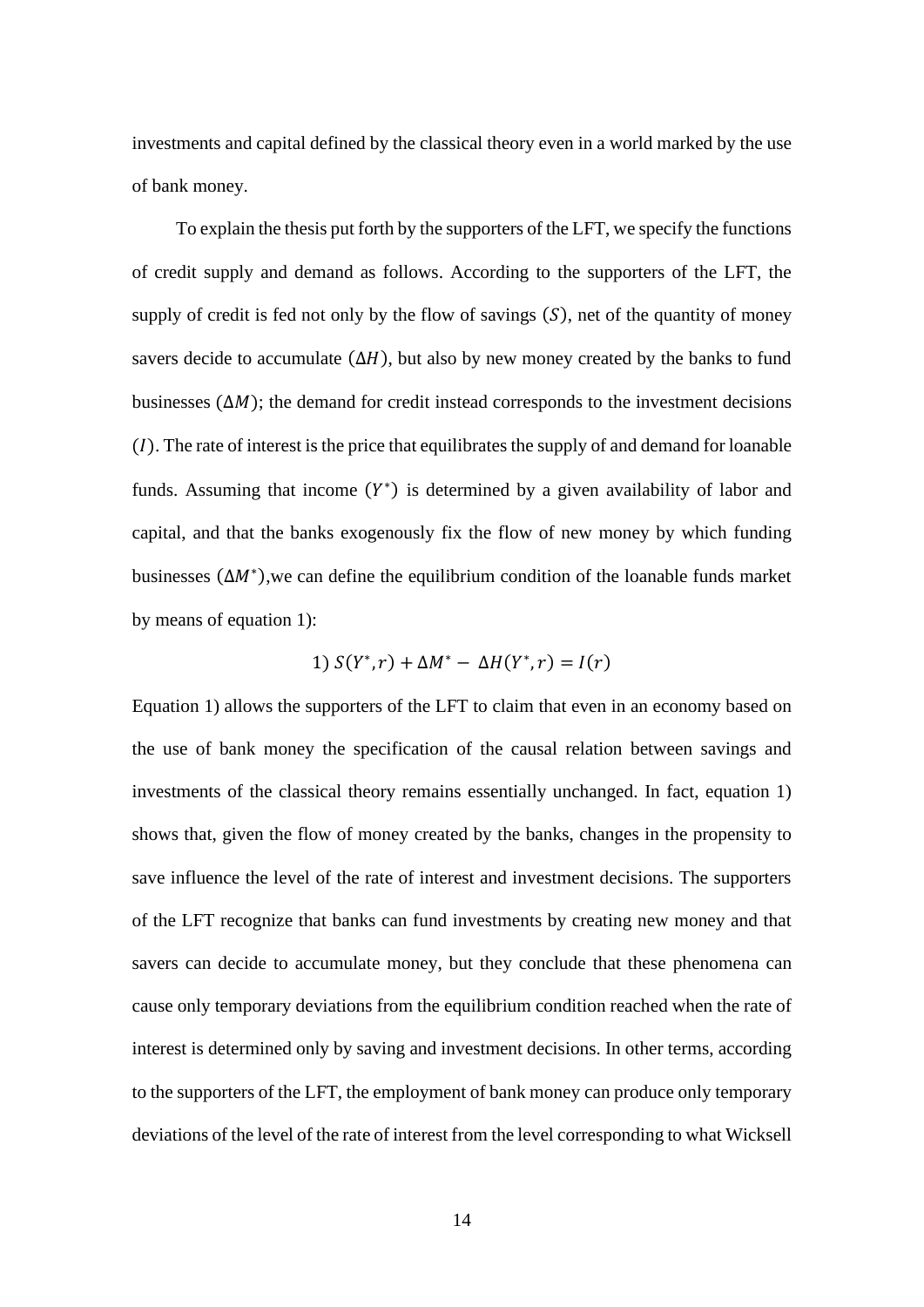has defined as the natural rate of interest, that is, the rate of interest determined if savers and firms exchanged capital goods in kind, without the intermediation of money.<sup>14</sup>

After the publication of *The General Theory* economists accepted the Keynes's liquidity preference theory and the concept of natural rate of interest was virtually forgotten, but it returned at the core of macroeconomic analysis following the Presidential Address to the American Economic Association delivered by Friedman in December 1967 (Friedman 1968). The concept of natural rate of interest certainly holds if we consider the economy of Robinson Crusoe, the corn economy described by Adam Smith or Böhm-Bawerk's fishermen-economy. In economies of this kind, the flow of savings can be defined in terms of goods, and represents the necessary condition for the realization of investments; this implies that, as claimed by Smith (see note 3), what has been saved will be employed similarly to what has been consumed. The supporters of the LFT believe that the concept of natural rate of interest and the corresponding concept of savings can be applied even to contemporary economies based on the use of bank money.

We intend to show that, contrary to the claims of the supporters of the LFT, the employment of bank money deeply changes the nature of savings. We will stress that the concept of savings emerging from the behaviour of Aesop's ant, or that holds in the economies described by Smith and Böhm-Bawerk, cannot be applied to contemporary economies, and that money represents an essential element to define the phenomenon of savings.

 $14$  "[...] if capital is lent in kind, there would undoubtedly develop, through the supply of and the demand for available capital, a certain rate of interest on the lending market, which would be the natural rate of interest on capital in the strictest sense." (Wicksell 1898, pp. 84-85). On this point see Bertocco 2013.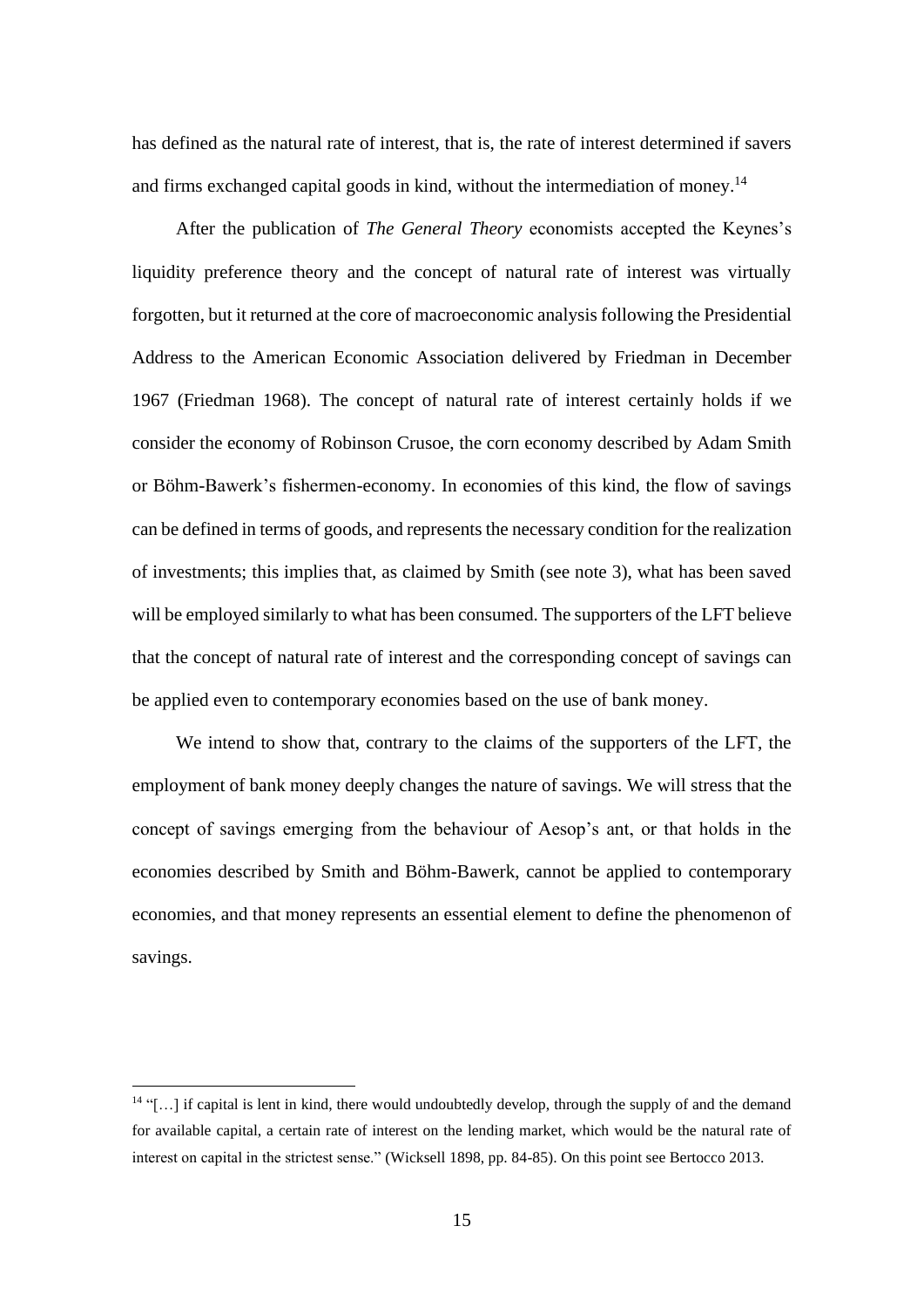#### **3. The monetary nature of savings.**

#### **3.1** *The limits of the mainstream theory and the monetary nature of savings*

To explain why it is not possible to apply the classical and neoclassical definition of savings to an economy characterized by the use of bank money, we consider the definition of credit supply specified in the equation 1), which consists of three elements  $(S + \Delta M - \Delta H)$ . The first element is the flow of savings (S). As we have seen, according to Ohlin it seems trivial to consider the flow of savings as a source of the supply of credit. This is perfectly acceptable if we identify savings with the flow of the goods produced but not consumed: the crumbs and seeds of Aesop's ant, or the surplus of corn obtained by Adam Smith's entrepreneur. By applying the concept of natural rate of interest to contemporary economies, the supporters of the LFT implicitly accept the definition of savings in terms of unconsumed goods.

The second component of the supply of credit is represented by the flow of money created by the banks  $(\Delta M)$ , net from the change in the amount of money accumulated by the savers  $(\Delta H)$ , which is the third element of the credit supply function. As we have seen, Ohlin recognizes that the flow of savings may not be transformed in supply of credit because the savers can decide to accumulate money. In this way, Ohlin acknowledges that the savers receive a monetary income that is partly used to buy goods and partly saved. In other terms, Ohlin acknowledges that savings consist of a flow of money and not of a flow of unconsumed goods.

We can thus observe that the function of credit supply elaborated by Ohlin and by the supporters of the LFT is based on a contradictory definition of savings. On the one hand, by accepting the concept of natural rate of interest, the supporters of the LFT identify savings with the flow of unconsumed goods. But on the other hand, by taking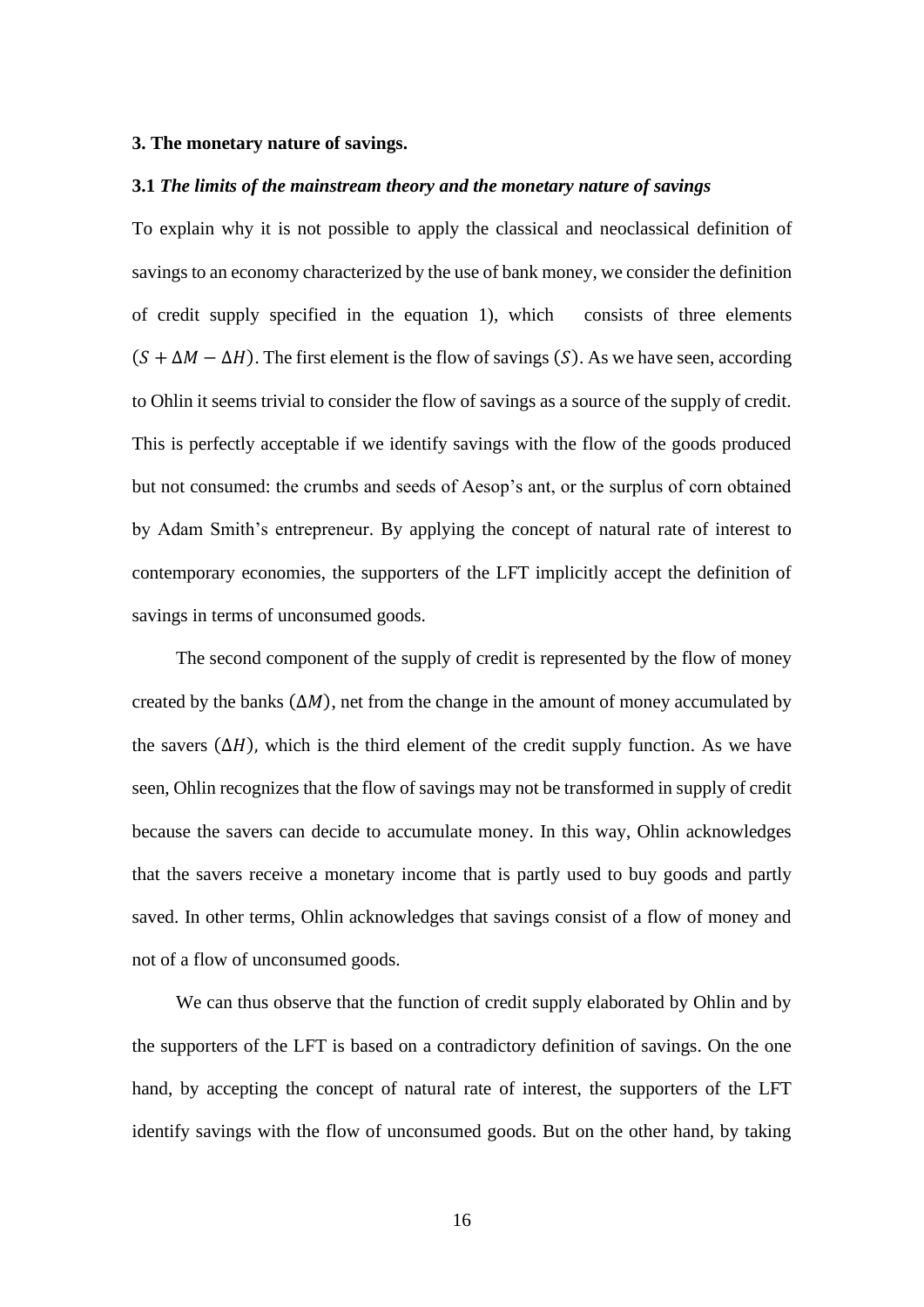into consideration the employment of bank money, they regard savings as a flow of money accumulated by the savers. These two definitions of savings are incompatible; if it is accepted that in contemporary economies individuals receive a monetary income and that saving decisions consist in the accumulation of money, it is not possible to identify savings as a flow of unconsumed goods, but it must be acknowledged that the flow of savings consists of money created by the banks and accumulated by the savers. As we have seen, Keynes points out that in a monetary economy: "*spending* releases funds as much as saving does" (see note 13). Therefore if savings (S), included in equation 1), were a flow of money, we should also consider consumption (C), in the credit supply function.

We must thus wonder if these considerations influence the specification of the causal relation between savings and investments. As seen earlier, the classical and neoclassical theory considers saving decisions as the necessary premise for the realization of investments. The employment of bank money represents only a nuisance that can temporarily break the link between savings and investments. The causal relation between savings and investments certainly holds in the corn economy described by Adam Smith or in the fishermen-economy described by Böhm-Bawerk; but we must wonder if this relation is valid even in an economy based on the use of bank money.

In other terms, we must wonder if even in the latter economic system the principle of neutrality of money holds, that is, if money can be considered as a simple veil hiding the very nature of economic phenomena that can be defined based on real factors. The objective of our work is to show that money is not neutral and that a monetary flow of savings is not equivalent to a flow of unconsumed goods. This implies that in an economy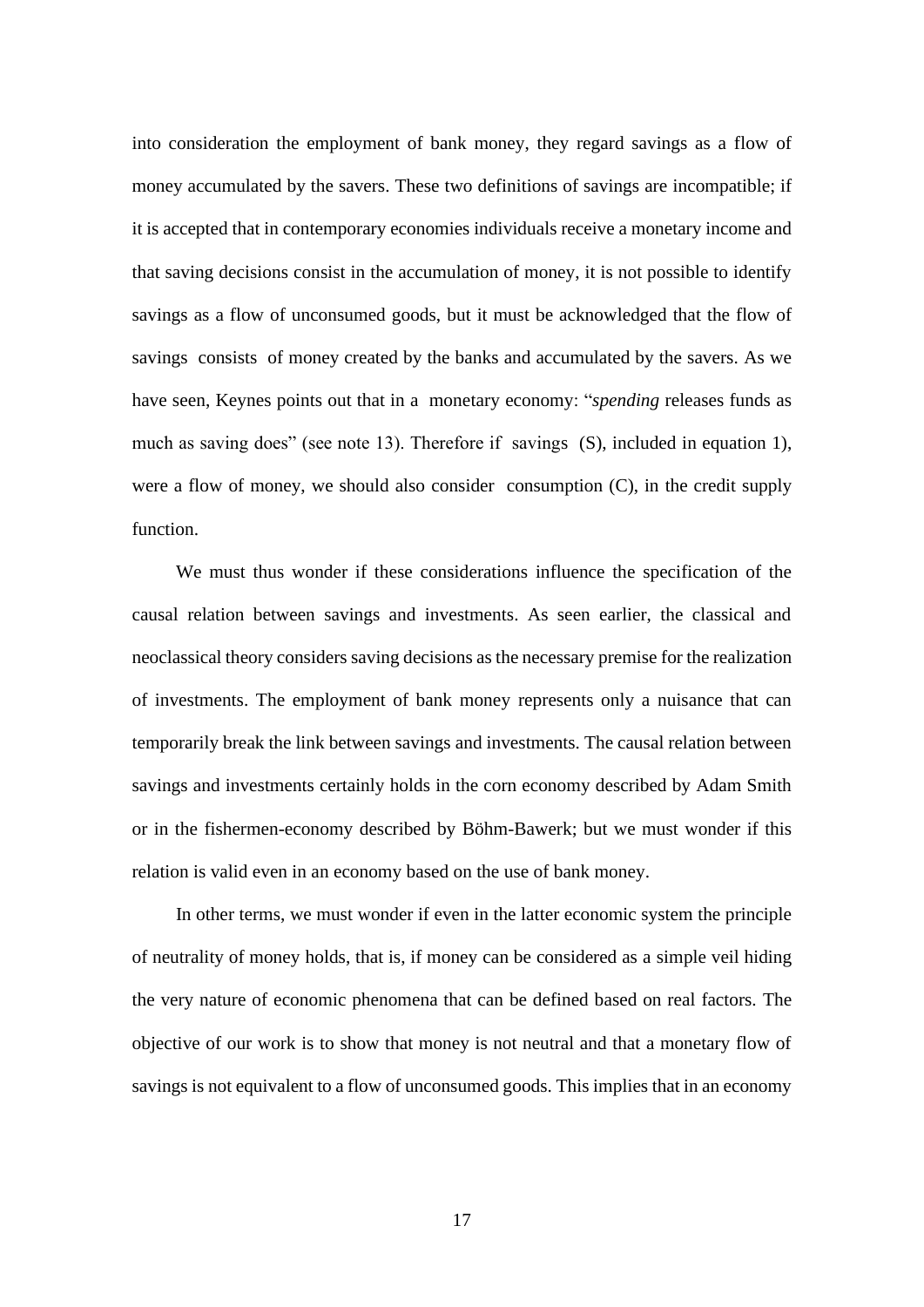which uses bank money the causal relation between savings and investments defined by the classical theory is not valid.

To explain this thesis we observe that in an economy characterized by the use of bank money and in which savings consist of a flow of money, saving decisions presuppose the creation of new money that will be accumulated by savers. In the same way as in a corn economy saving presupposes the production of corn, in an economy based on the use of bank money saving presupposes the production of money that will be accumulated by savers. Nevertheless, the similarities between these two economic systems stop here, since producing bank money differs from producing corn.

The first difference consists in the fact that, contrary to corn, bank money has no production costs as it is reasonable to hypothesize that it is not produced by means of labor. The second difference is represented by the fact that bank money is created in accordance with a credit contract by which banks fund spending decisions of economic agents. Suppose, for the sake of simplicity, that these economic agents are businesses going into debt to realize investments. We can thus observe that, while in a corn economy the credit market is characterized by the presence of savers and businesses and by the circumstance that the object of credit is unconsumed corn, in an economy based on the use of bank money the credit contract is the instrument by which the banks fund the investments of businesses through the creation of a flow of new money.

The decisions of businesses and banks that fuel operations on the credit market give rise to the creation of a flow of money equal to the flow of investments. This has two important consequences: i) the flow of investments is independent from the flow of savings defined by the LFT, that is, it does not depend on the production of goods that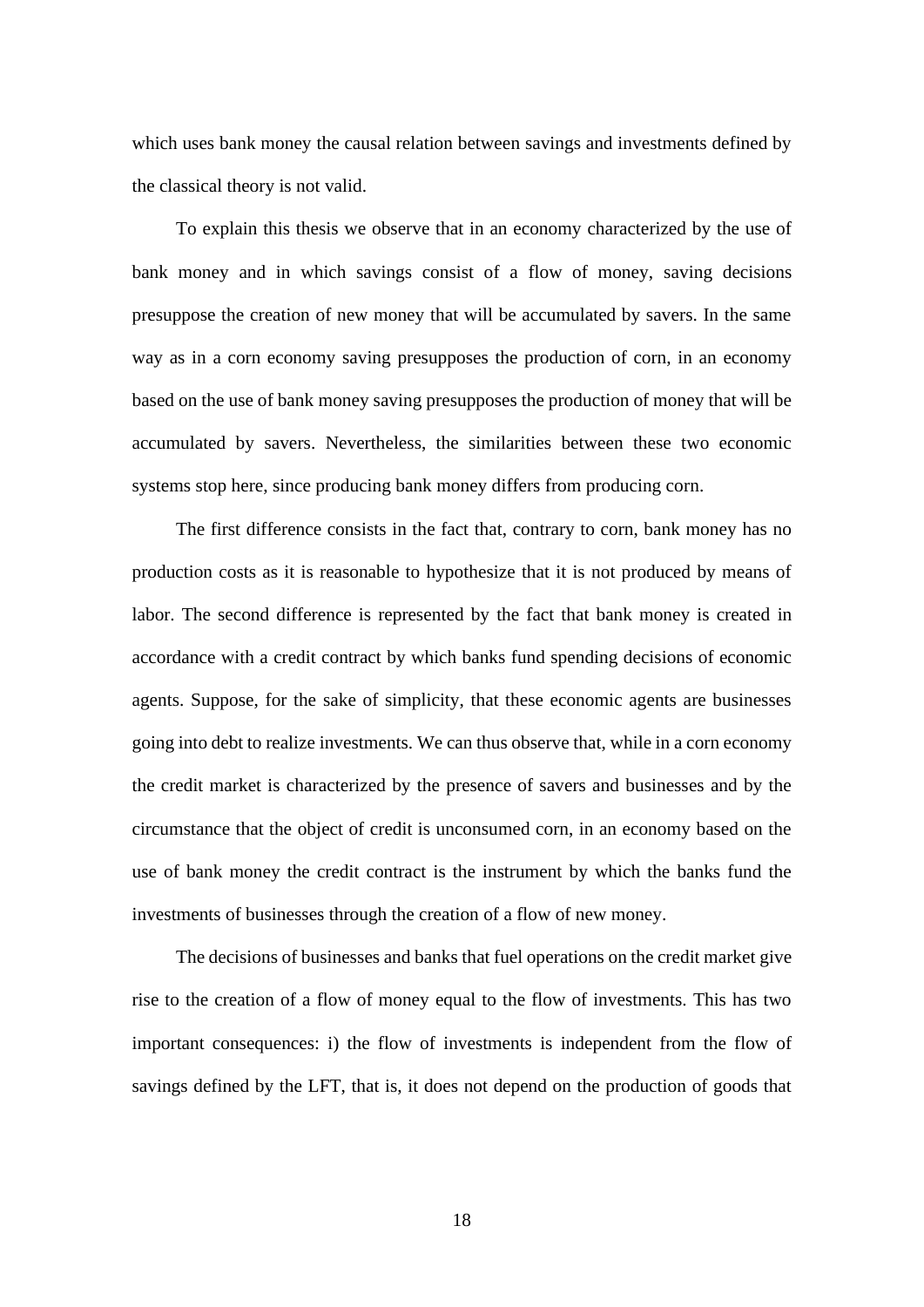are not consumed; ii) the flow of money created by the banks represents the source for the accumulation of money by the savers.

We can thus claim that in an economy characterized by the use of bank money investment decisions funded by means of the creation of money represent the necessary condition for the accumulation of money by the savers. This induces to stress that in contemporary economies the causal relation between savings and investments is reversed compared to that put forth in the LFT. In fact, we recall that even in an economy marked by the use of bank money the accounting identity between savings and investments holds. Therefore, the fact that investments are realized thanks to new money created by the banks must lead to conclude that it is investments to determine savings. In other terms, it must be concluded that the realization of a certain flow of investments  $(I)$  thanks to the flow of money created by the banks  $(\Delta M)$  generates an equivalent flow of savings  $(S)$ employed to accumulate the money previously created by the banks ( $\Delta H = \Delta M$ ).

The causal relation between savings and investments already described must be integrated by the specification of the effects produced by investment decisions on the flow of income. Since in contemporary economies savers accumulate a flow of money equal to a share of their monetary incomes, for example:  $S = sY$ , and since savings depend on investments, we must conclude that even the total flow of income  $(Y)$  depends on the flow of investments. In other terms, we must conclude that investment decisions funded by the banks generate a flow of monetary income leading to the emergence of a flow of savings equaling the flow of investments.

This causal sequence represents the core of the Keynesian principle of effective demand. The significant element of the description contained in these pages consists in underlying the essential role of money and, in particular, of bank money. In his reply to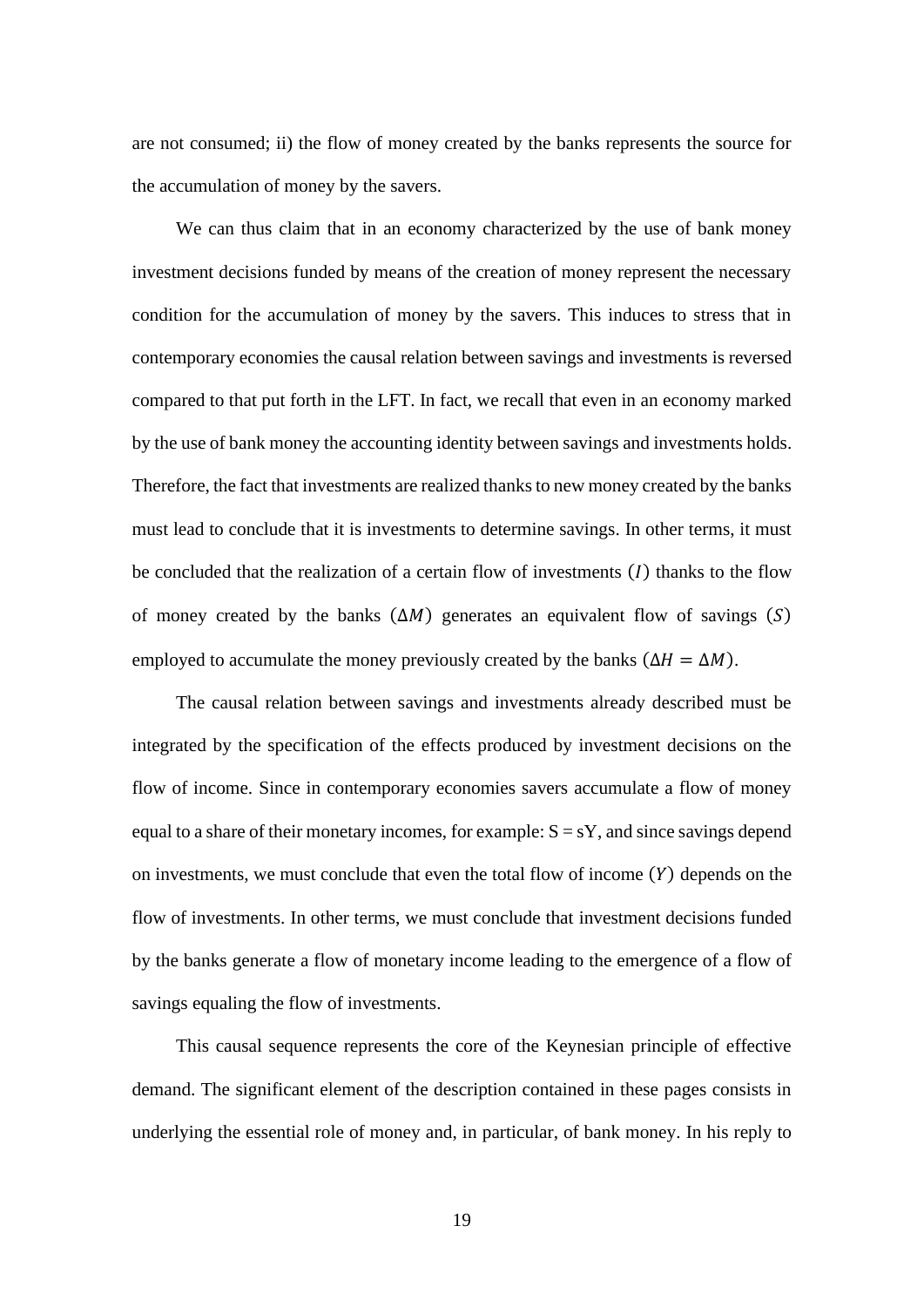Ohlin's criticism, Keynes acknowledges that in *The General Theory* he had not dealt with the issue of investment financing. In the works following the publication of *The General Theory* Keynes maintains that savings cannot be a source of investment financing<sup>15</sup>, and underlines the role played by the banks in funding investment decisions.<sup>16</sup> Even in *The General Theory* Keynes criticizes the concept of forced saving, and hints at the role of the banks in funding investments and at the fact that savers accumulate money created by the banks.<sup>17</sup> We must remember that Ohlin seems accepting Keynes's analysis when he states that there is not: "any contradiction between Mr. Keynes's theory and mine, when he stresses that changes in the level of income help to ensure the equality between saving and investment. A reduction of the rate of interest will increase investment and, thus,

<sup>&</sup>lt;sup>15</sup> "Increased investment will always be accompanied by increased saving, but it can never be preceded by it. Dishoarding and credit expansion provides not an *alternative* to increased saving, but a necessary preparation for it. It is the parent, not the twin, of increased saving." (Keynes 1939, p. 281)

<sup>16</sup> "[…] in general, the banks hold the key position in the transition from a lower to a higher scale of activity. If they refuse to relax, the growing congestion of the short-term loan market or of the new issue market, as the case may be, will inhibit the improvement, no matter how thrifty the public purpose to be out of their future incomes … The investment market can become congested through shortage of cash. It can never become congested through shortage of saving. This is the most fundamental of my conclusions within this field." (Keynes 1937, p. 222)

 $17$  "The notion that the creation of credit by the banking system allows investment to take place to which 'no genuine saving' corresponds can only be the result of isolating one of the consequences of the increased bank-credit to the exclusion of the others. If the grant of a bank credit to an entrepreneur additional to the credits already existing allows him to make an addition to current investment which would not have occurred otherwise, incomes will necessarily be increased. […] Moreover, except in conditions of full employment, there will be an increase of real income as well as of money-income. The public will exercise a 'free choice' as to the proportion in which they divide their increase of income between saving and spending. [...] Moreover, the savings which result from this decision are just as genuine as any other savings. No one can be compelled to own the additional money corresponding to the new bank-credit, unless he deliberately prefers to hold money rather than some other form of wealth." (Keynes 1936, pp. 82- 83)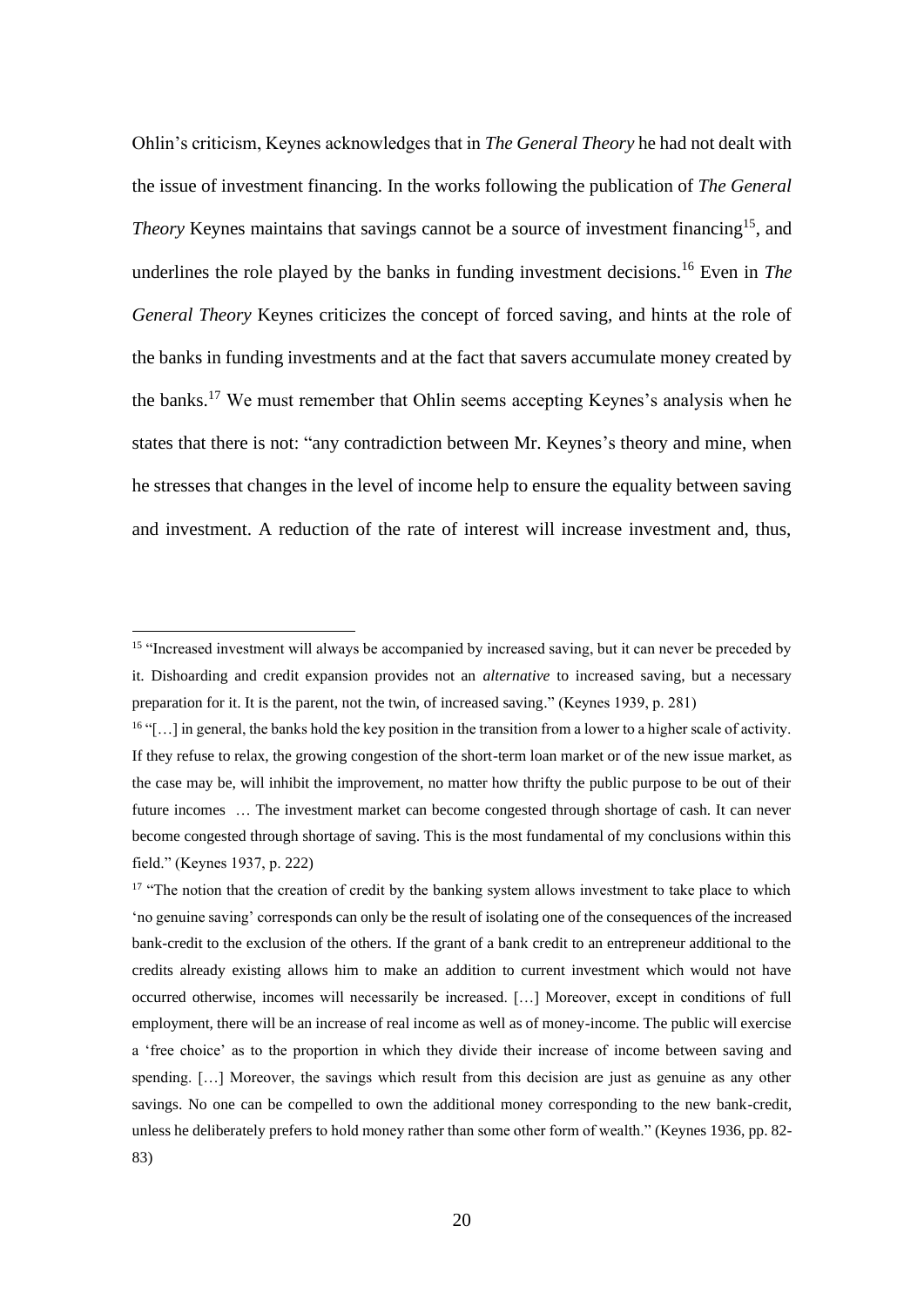savings […] through the increased income and the consequent rise in unintentional and, later, in planned savings" (Ohlin 1937c, p. 626).

To complete our analysis about the nature of savings in an economy based on the use of bank money we must specify the characteristics of investments. In other words, we must wonder if in an economy marked by the use of bank money investments are the same compared to those realized in the Adam Smith's corn economy or in the Böhm-Bawerk's fishermen-economy. It appears difficult to answer this question in the affirmative, since there are no evident reasons justifying the employment of bank money in economic systems characterized by the production of a single homogeneous good. In economies of this kind, banks can act as intermediaries as illustrated by Stiglitz and Weiss (see note 7), but it is not easy to explain the presence of banks that are able to offer credit by creating new money.

In our opinion, an effective way to explain the presence of bank money and the characteristics of investments in contemporary economies consists in making use of Schumpeter's theoretical framework, in which banks and bank money represent an essential element of the phenomenon of economic development which is based on the introduction of innovations by the entrepreneurs allowing the realization of new goods that change the structure of the needs of consumers. Schumpeter claims that without bank money firms could not introduce innovations (Schumpeter 1943, p. 175).

To explain the fundamental role of bank money Schumpeter observes that the introduction of innovations consisting in new goods requires particular skills differing from those needed to manage incumbent firms. Those introducing innovations must be able to act in conditions of uncertainty since their decisions aim at changing the consumption habits and life styles of the population (Schumpeter 1912, p. 66).

21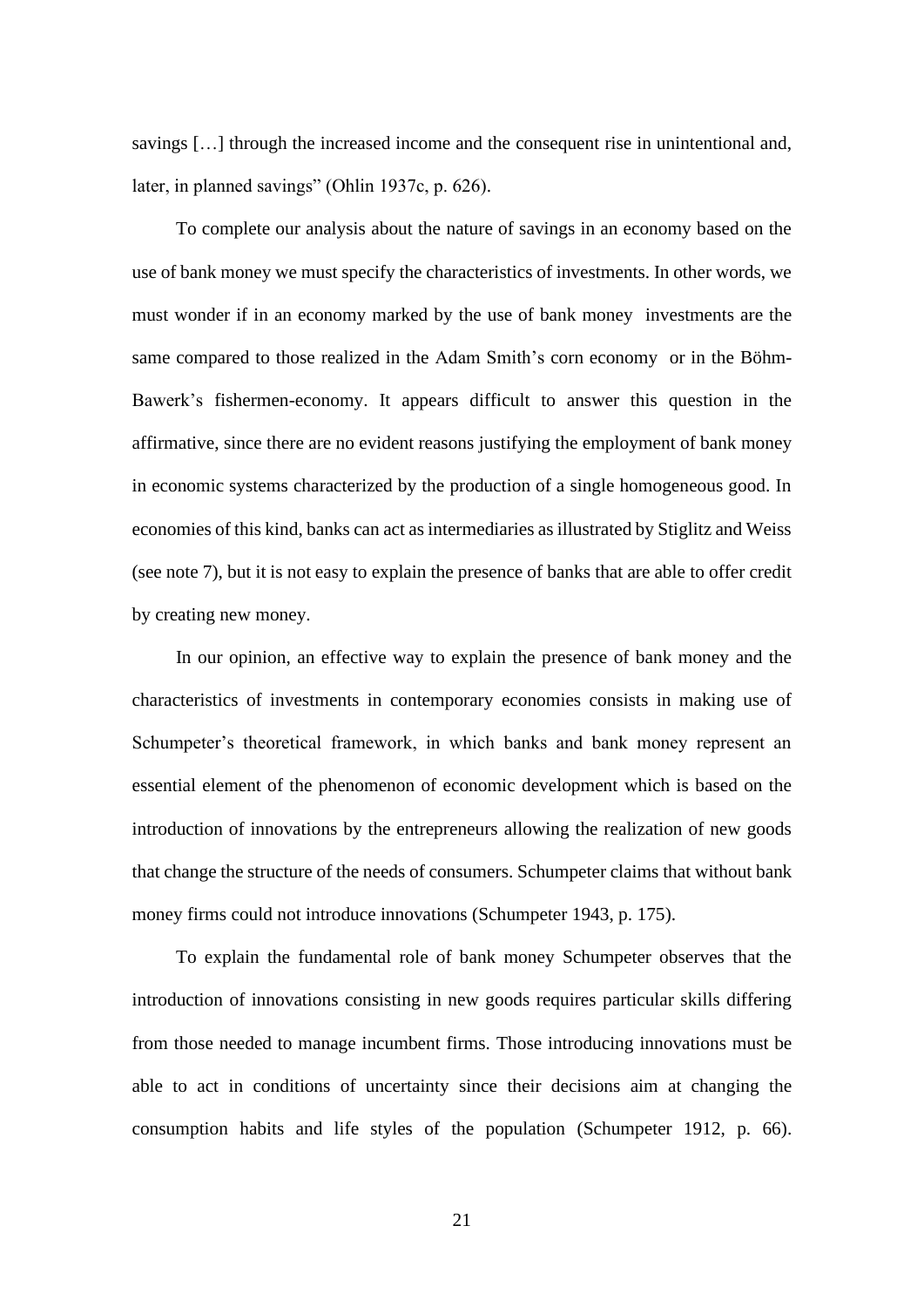Schumpeter thus concludes that, generally, innovations are introduced by 'new men' who, unlike those running incumbent firms, do not control the basic production factors (i.e. labor and land). Schumpeter explains that the expansion of the supply of credit by the banks provides new purchasing power to the entrepreneurs-innovators, allowing them to demand labor services (Schumpeter 1912, pp. 106-109). According to Schumpeter, without banks and credit it is impossible to explain the process of economic development of a capitalist economy.<sup>18</sup>

The specification of the relation between bank money and innovations that is central in Schumpeter's analysis allows us illustrating a fundamental aspect of the productive process characterizing contemporary economies, which Keynes defined as *monetary economies* or *entrepreneurial economies* to distinguish them from the *real-exchange economies* or *co-operative economies* described by the classical theory. Keynes (1933) explains the differences between these two kinds of economies with the help of two formulas originally developed by Marx. With the sequence  $C$  (commodity)  $\rightarrow$  $M(money) \rightarrow C'$  (commodity), Keynes characterizes a *real-exchange economy*, while with the sequence  $M$  (money)  $\rightarrow$   $C$ (commodity)  $\rightarrow$   $M'$  (money) he describes the features of a *monetary economy*.

Keynes makes use of these two formulas to underline that in the economic system defined by the classical theory productive processes can be described in terms of goods and independently from money, but that in contemporary economies productive processes

 $18$  "The banker [...] is not so much primarily a middleman in the commodity 'purchasing power' as a *producer* of this commodity. [...] He is essentially a phenomenon of development. [...] He makes possible the carrying out of the new combinations, authorizes people, in the name of society as it were, to form them. He is the ephor of the exchange economy." (Schumpeter 1912, p. 74). On this point see: Bertocco and Kalajzić (2019)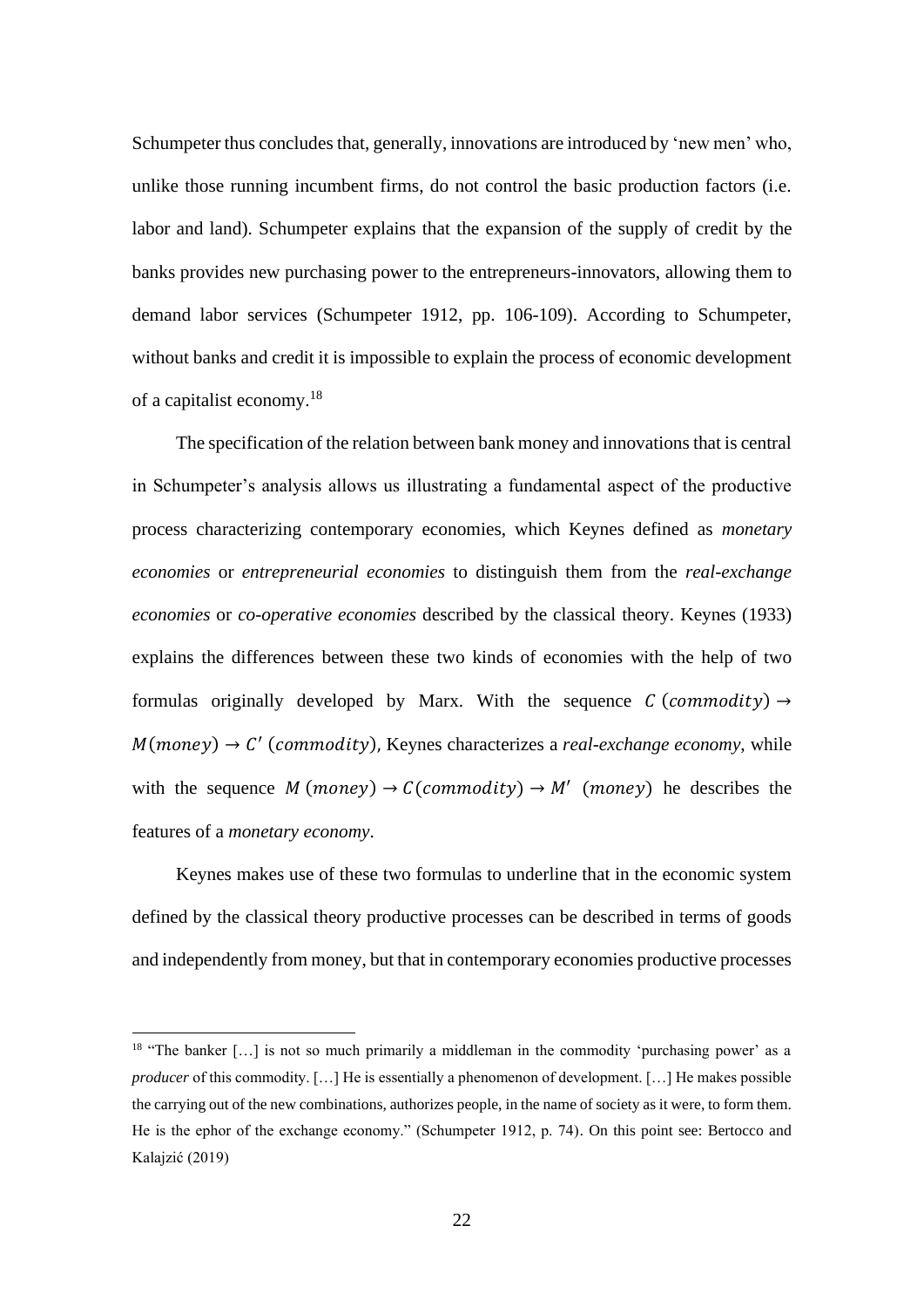cannot be analyzed without taking into consideration the role played by money. The sequence used to characterize a monetary economy induces us to observe that, on the one hand, the availability of money is not only the necessary condition for the *purchase* of goods, but also the necessary condition for the *production* of goods and, on the other hand, that the goal of economic activity does not consist in the production of goods but in the obtainment of a monetary profit.<sup>19</sup>

We can thus conclude that, contrary to the claims of the supporters of the LFT, the employment of bank money deeply changes the nature of savings; the causal relation between savings and investments that holds in an economy in which savings are defined in terms of goods produced and not consumed, cannot be valid in an economy based on the use of bank money. In the appendix we describe a simple macroeconomic model showing how, in an economy characterized by the relation between bank money and innovations, which is at the core of Schumpeter's analytical framework, money is not neutral because it influences: i) the nature of savings; ii) the relation between savings and investments; iii) the level of income.

#### **3.2** *The relationship between money, wealth and speculation*

As seen in the preceding paragraph, the act of saving consists in the accumulation of the money created by the banks to fund investments. This conclusion allows us emphasizing

<sup>&</sup>lt;sup>19</sup> "The classical theory supposes that the readiness of the entrepreneur to start up a productive process depends on the amount of value in terms of product which he expects to fall to his share; i.e. that only an expectation of more *product* for himself will induce him to offer more employment. But in an entrepreneur economy this is a wrong analysis of the nature of business calculation. An entrepreneur is interested, not in the amount of product, but in the amount of *money* which will fall to his share. He will increase his output if by so doing he expects to increase his money profit, even though this profit represents a smaller quantity of product than before." (Keynes 1933b, p. 82)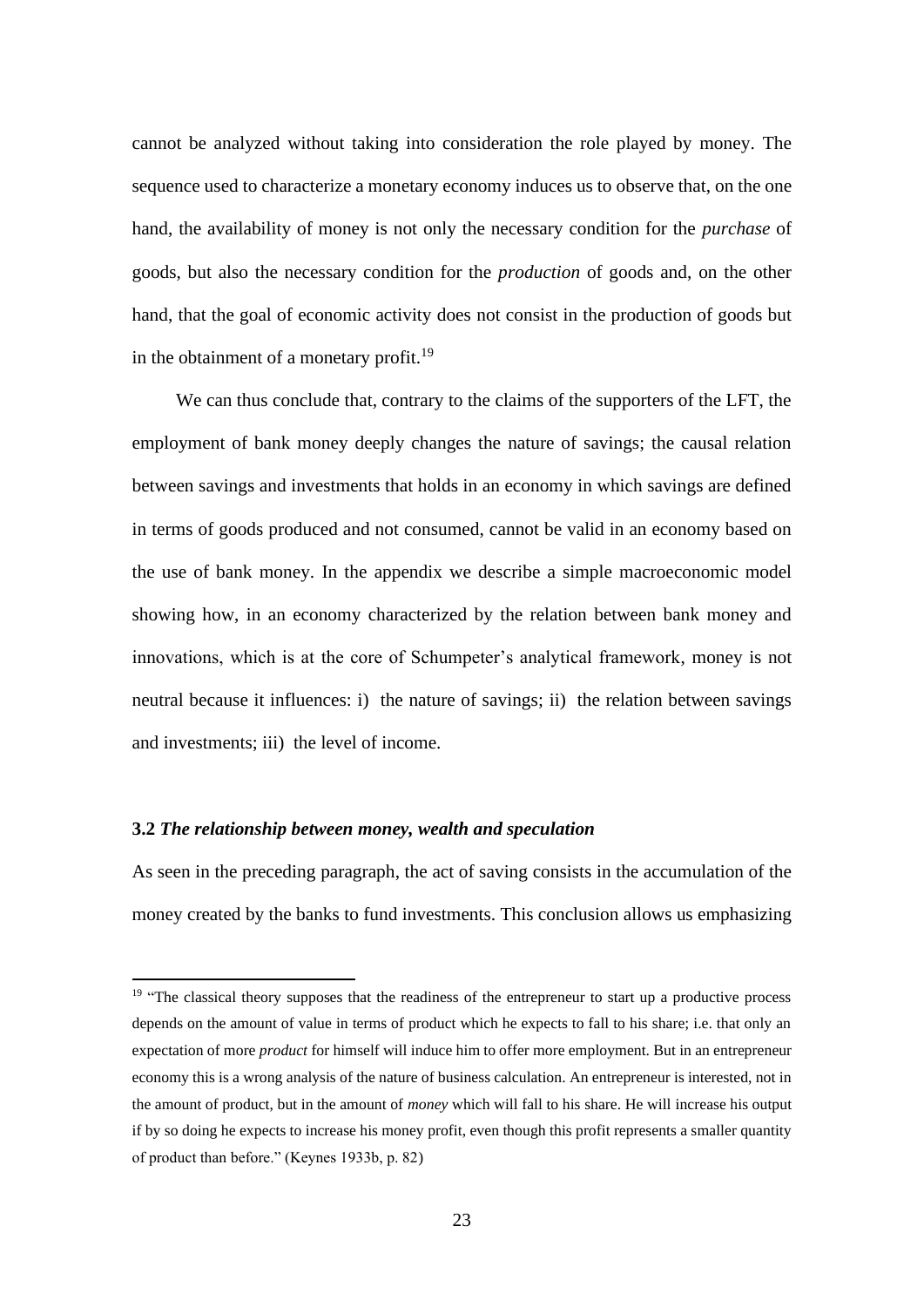the relation between savings and wealth, which plays a central role in Keynes's theoretical approach. In fact, at the end of each period savers accumulate a flow of money equal to the flow of investments that adds to the stock of wealth accumulated in preceding periods. Therefore, over time savers can accumulate an unlimited amount of wealth, a circumstance highlighted by Keynes, who states that savers are individuals moved by the desire to accumulate an unlimited amount of purchasing power to be able to buy any good at any future time.<sup>20</sup>

The consideration of the relation between savings and wealth leads us to observe that investments can be funded not only through the money created by banks, but also through the already existing money accumulated by the savers. This phenomenon has been underlined by Ohlin who, as recalled in par. 3.1, states that savers may decide to accumulate money, which means that they are able to fund investments through previously accumulated money. The fact that investments may be funded through the money accumulated by savers-wealth holders could result in the rehabilitation of the traditional theory. Indeed, the money transferred to businesses could be considered as the outcome of the decision to refrain from the consumption of a share of the goods produced. Hence, it may be concluded that refraining from consuming the goods produced represents the necessary condition for the realization of investments. For example, this is the thesis that Luigi Einaudi has always opposed to Keynes:

Until a few years ago when talking about saving what came to mind was the typical *bonus pater familias* who earn 100 every years, month or day and, spending 80, takes

<sup>20</sup> "An act of individual saving means – so to speak – a decision not to have dinner to-day. But it does *not* necessitate a decision to have dinner or to buy a pair of boots a week hence or to consume any specified thing at any specified date. […] the act of saving implies […] a desire for 'wealth' as such, that is for a potentiality of consuming an unspecified article at an unspecified time." (Keynes 1936, pp. 210-211)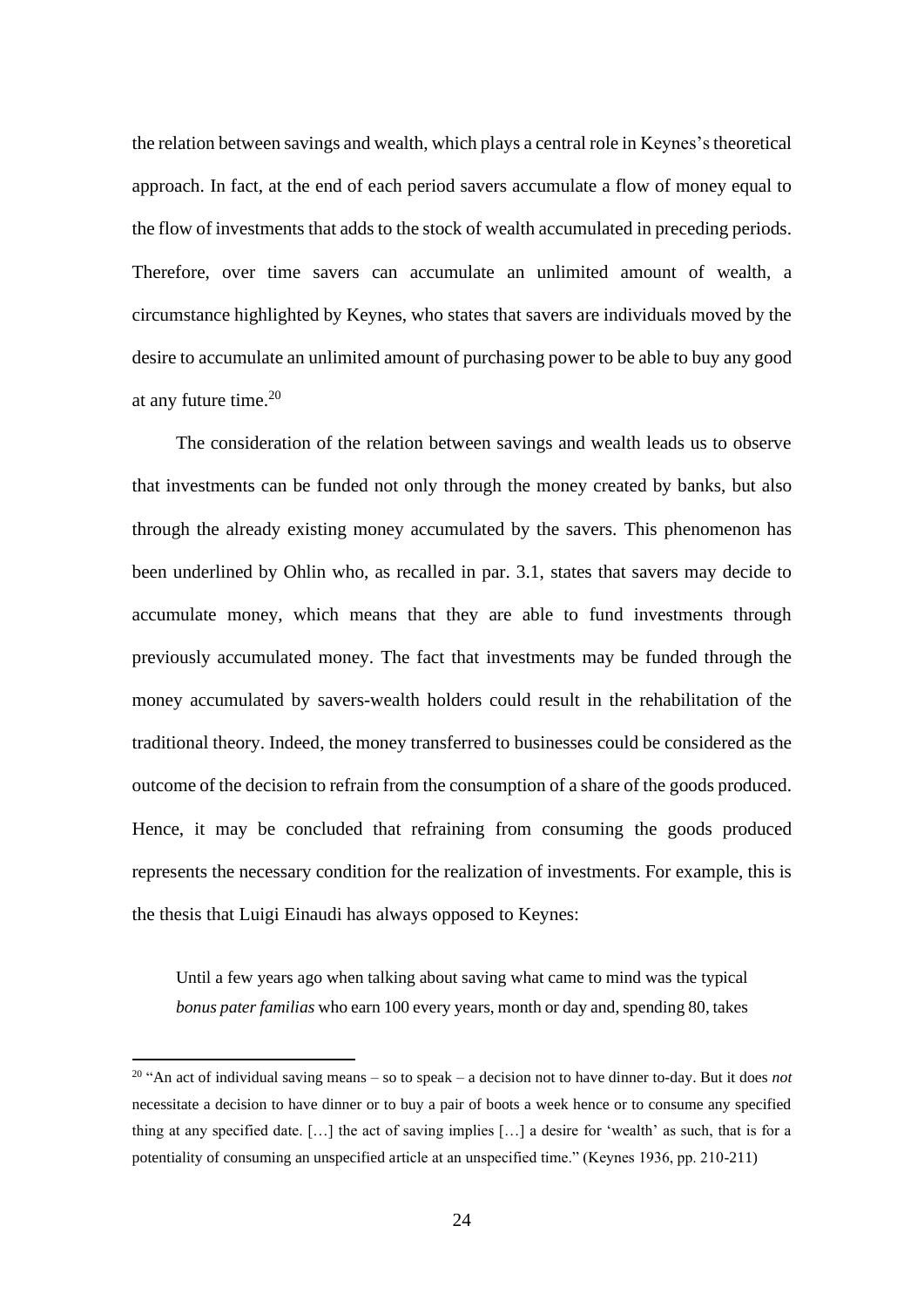the remaining 20 to the bank. If, by piling up 20 on 20, at the end of a year a fund of 10 billion is constituted, here is the expedient, the sought-after device capable of setting the mechanism in motion. […] To the man in the street and to old-fashioned economists it thus appears absurd to obtain a loan of 10 billion if the 10 billion have not first set aside and are not yet available. Without the hare, one cannot make a hare pie. It appears, instead that in the advanced countries hare pies are now made with rabbits. In other words I have the impression that for some time English economists have been assiduously engaged in the noble task of looking for rabbits to use in the place of hares. (Einaudi 1933, pp.126-127)

Actually, we can observe that in the economy described in the preceding pages the money accumulated by the savers does not originate from the choice of the savers to produce corn and to refrain from its consumption. In other terms, the object of the credit agreement between savers and businesses does not consist of goods produced and not consumed, but of money accumulated by savers. This money exists, on the one hand, because of the presence of an entrepreneur-innovator planning to realize an investment-innovation and, on the other hand, because of the willingness of the banks to fund this investment project by creating new money. If the banks did not fund the investments, the savers could not have accumulated bank deposits because bank deposits are a consequence of the loan granted to the entrepreneur. We can thus claim that savings are a monetary phenomenon: to save means accumulating money, not real goods produced independently from money. The monetary nature of savings is confirmed by the fact that the causal relation between bank loans and bank deposits is reversed with respect to the relationship defined by the mainstream theory, according to which loans depend on deposits.<sup>21</sup>

<sup>21</sup> According to Einaudi: "The theory whereby *first* the saver sets aside L20 (or L10 billion among all savers in the country), *then* he takes them to the bank and *finally* the banks lends them to entrepreneurs […] is seen as antiquated or at least inadequate. Alongside it there is another, and in modern countries apparently much weightier, theory, whereby *first* the bank grants a customer […] a line of credit, *then* the customer draws cheques on the bank up to the amount of the credit received, *next* the beneficiaries of the cheques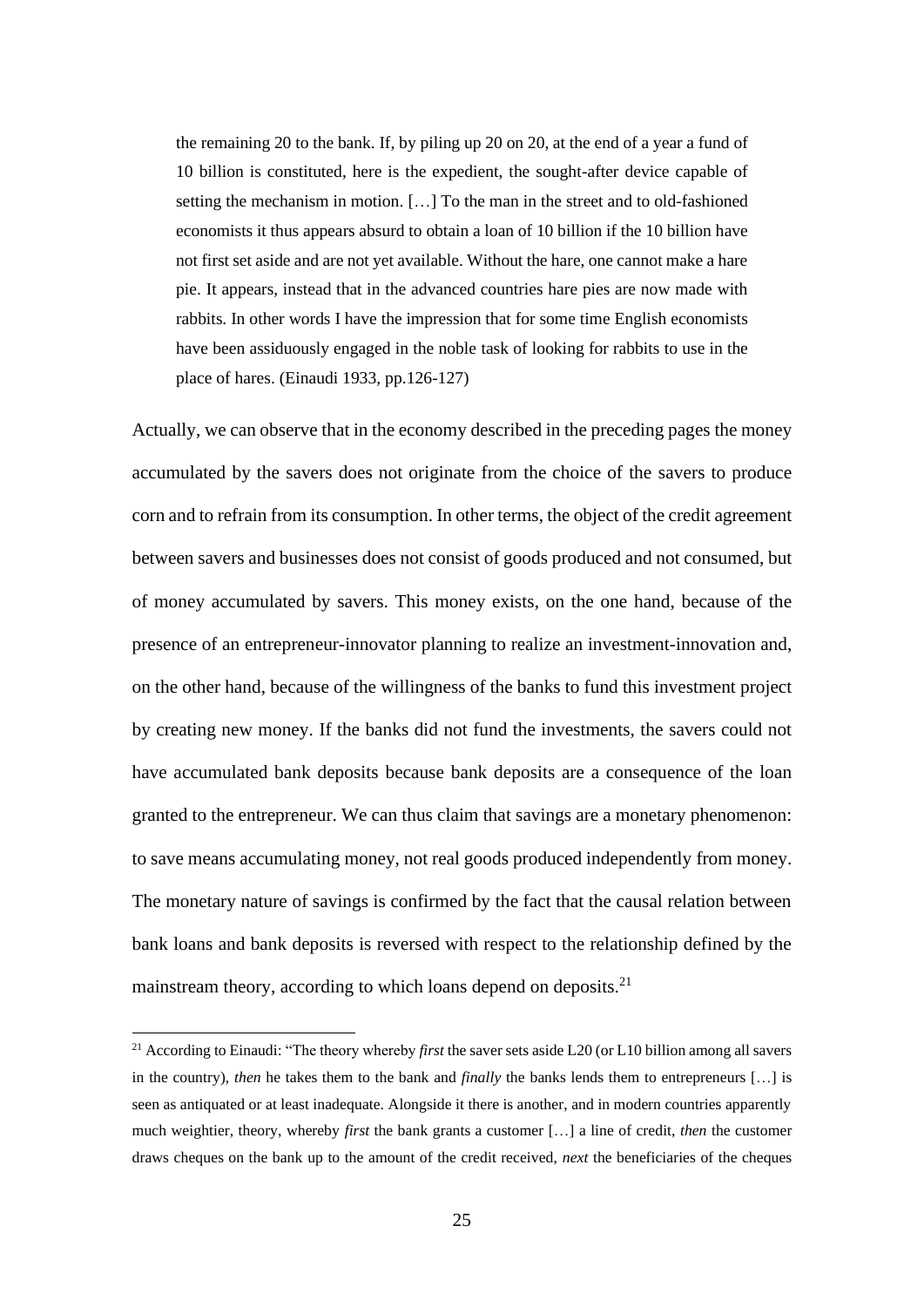As underlined in the preceding pages, according to the traditional theory savings represent a real phenomenon: to save means refraining from the consumption of a share of the goods produced and to allocate it to investments. Therefore, savings cannot be substituted by money. Starting from this conception of savings, Einaudi concludes that we live in a world characterized by the scarcity of savings and, thus, that it is necessary to adopt measures stimulating its formation:

In a troubled world with an uncertain future, on the one hand a smaller amount of 'voluntary' savings is produced; and on the other hand, no limits can be glimpsed on the investment possibilities created by the discoveries of science and technology. [...] In an age in which it is really necessary that investments grow rapidly and spread all over the world; in an age in which the amount of capital needed to employ a working unit is becoming higher and higher; in an age in which the need to raise the average productive capacity of mankind and therefore his standard of living is seriously urgent and this need is felt for hundreds of millions of men living on the verge of hunger, is it enough to invest at the usual pace and is it therefore enough to produce savings in the quantity we see today? If the answer to this question is in the negative, is it not therefore urgent to remove the obstacles that today limit the formation of private savings? (Einaudi 1954, pp. 353-354)

As seen earlier, in a monetary economy, investments are funded with money and are not limited neither by the availability of savings nor by the availability of money. The fact that, in a monetary economy, investments are funded by means of money and that in such an economy there certainly does not exist a problem of scarcity of money does not mean that the problems Einaudi proposed to overcome through the increase of the propensity to save can be easily solved.

pay in the sums to the same or other banks and thus, *finally,* bank *deposits* are credited." (Einaudi 1933, p. 127)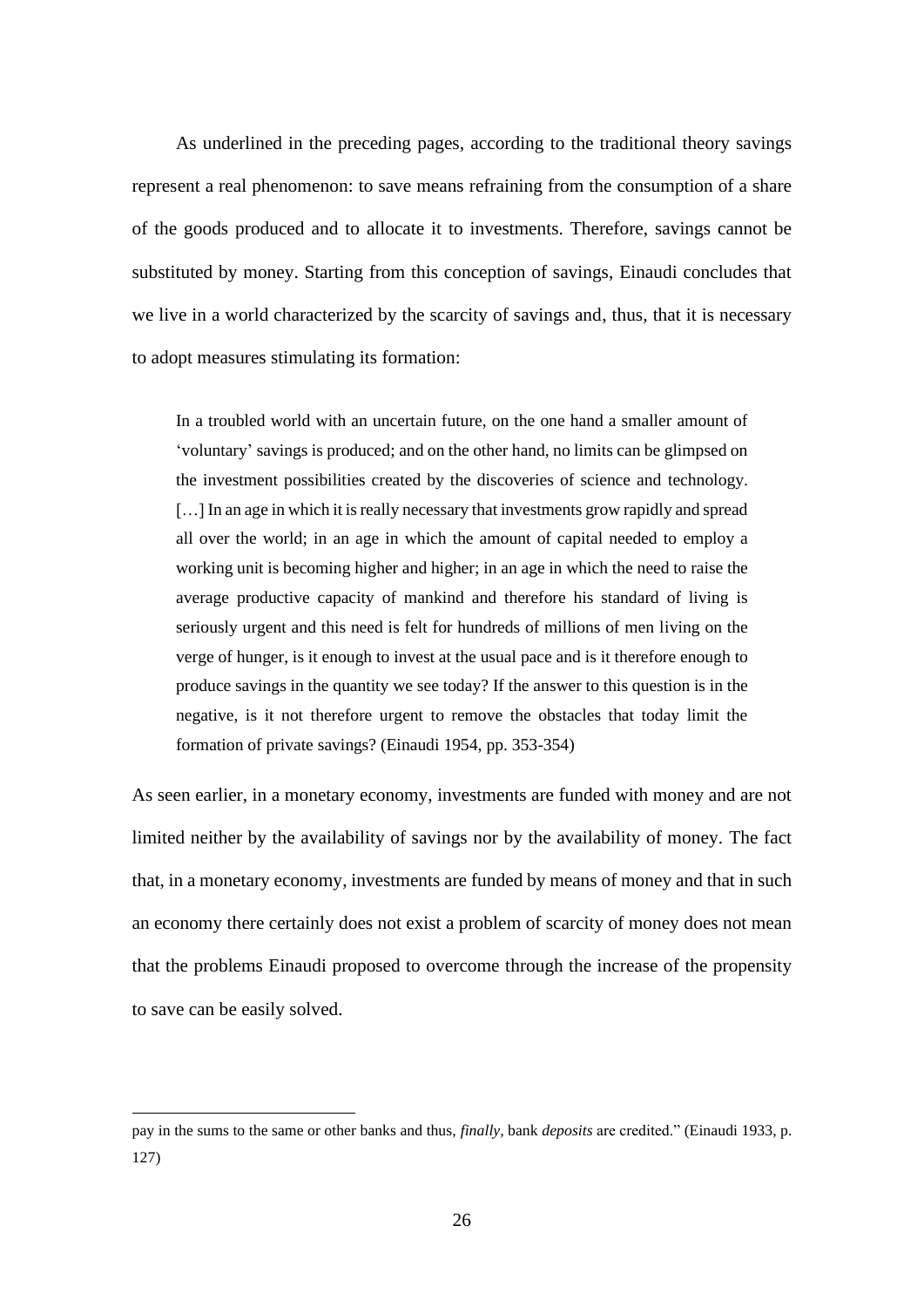We can observe that the financial structure based on the production of bank money making possible the process of economic development described by Schumpeter is at the root of the crises and the fragility characterizing contemporary economies. Keynes underlined the need to develop a monetary theory of production to explain that the origin of crises lies in the reasons of the non-neutrality of money: "booms and depressions are phenomena peculiar to an economy in which […] money is not neutral" (Keynes 1933a, p. 411). Minsky (1975, 1982, 1986) has made a fundamental contribution to the comprehension of the relation between money and economic crises. Minsky has shown that the evolved financial system that is of crucial importance in Schumpeter's process of economic development introduces an element of fragility into contemporary economies that can trigger deep economic crises caused by the insufficiency of investments and the insolvency of debtors, or by the speculative behaviour of bankers and wealth-holders. We can indeed, underline that the process of wealth accumulation based on the relationship between savings and wealth justifies, as explained by Keynes in the *General Theory,* the presence of speculative markets in which financial assets, representing the value of investments-innovations made from period to period, are traded.

We thus conclude that the structural fragility of contemporary economies and the need, underlined by Einaudi, to improve the life conditions of a large share of humankind, require different interventions from the increase of the propensity to save.

#### **4. Conclusions**

In this work we have shown that the mainstream theory of savings, according to which the nature of savings is independent from money, is valid only in a corn economy characterized by the phenomenon of growth. We have shown that in contemporary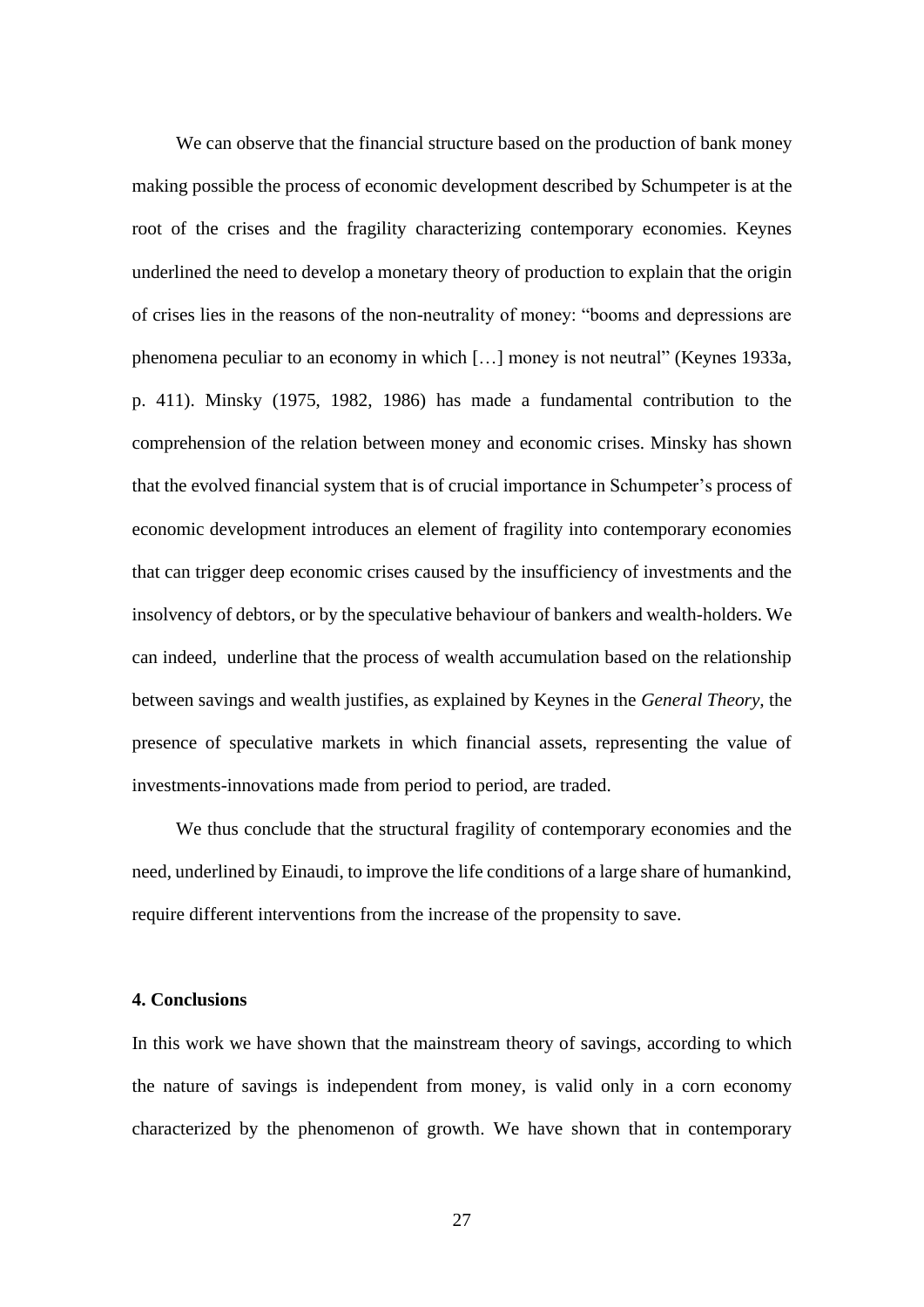economies characterized by the phenomenon of development and by the presence of bank money, the nature of savings deeply changes. To save does not mean to collect crumbs and seeds, or to decide not to consume a part of the corn produced, but to accumulate money created by the banks to fund investments. Furthermore, we have shown that, while in the corn economy described by the classical theory the causal relation between savings and investments is valid, in contemporary economies this causal relation is reversed as investments determine savings, and savings are related to the accumulation of wealth.

#### **Appendix**

#### **A simple macroeconomic model to explain the monetary nature of savings**

The model specified in this appendix presents the following features. The first fundamental characteristic concerns the introduction of Schumpeterian innovations, which consist in the production of new goods by businesses. To take into account this phenomenon we abandon the hypothesis that the economy is marked by the production of a single homogeneous good that can be either consumed or invested.

To explicitly consider the Schumpeterian notion of innovation, we have introduced a particular concept of investments. Investments do not coincide with the production of new capital goods perfectly equal to those already existing, but consist of instruments enabling to produce new goods. We can illustrate this concept of investments by means of an example. To this end, we start from a corn economy and suppose that an entrepreneur-innovator plans the realization of an innovation, for example the construction of a railway. We further assume that labor is the only productive factor required to produce corn or to realize the railway. Therefore, in our model we distinguish between two groups of workers: those employed in the production of corn and those employed to realize tracks and locomotives. Correspondingly, we also distinguish between two kinds of businesses: agricultural businesses (farms) producing corn, and the company of the entrepreneur-innovator engaged in the construction of the railway.

Moreover, we assume that the life of businesses can be divided in two phases. During the first phase, entrepreneurs realize the instruments needed to produce a certain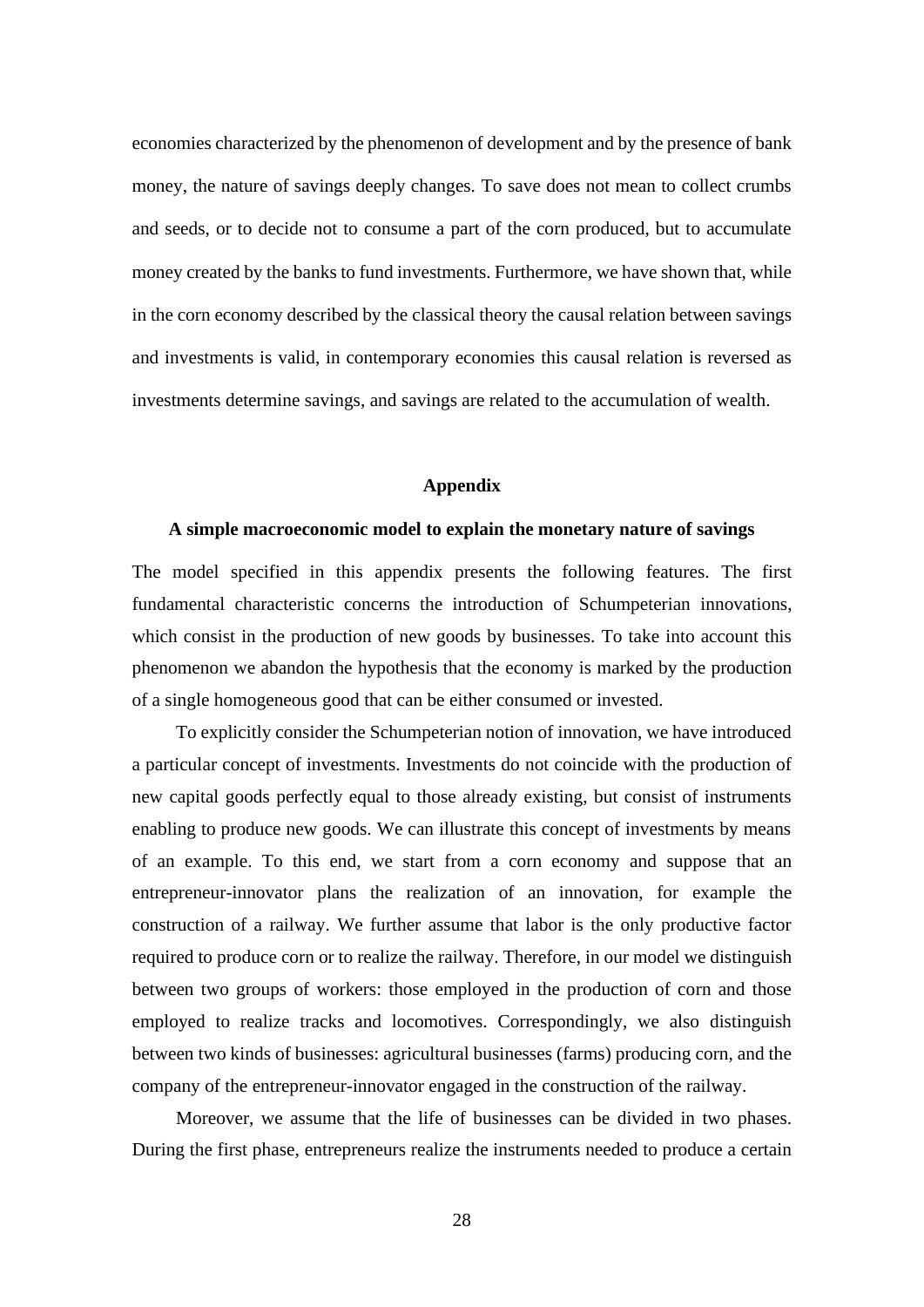good by employing labor. For example, during the first phase of their life farmers realize spades, plows and tractors that will be used during the second phase by the workers employed to produce corn. We thus assume that in each period two groups of businesses coexist. The first group consists of the businesses born in the past that in the current period are able to produce goods that can be sold to consumers. In our example these businesses are the farms employing labor to produce corn; hence, corn represents the only good sold in the period in consideration. The second group of businesses instead consists of those businesses employing labor to realize the instruments needed to produce new goods or services in the subsequent period; in our example this second group of businesses is represented by the company employing workers to realize tracks and locomotives.

The second fundamental characteristic of our model concerns the specification of the role of the financial system. Following Schumpeter, the model emphasizes the role played by the banks in the process leading to the realization of innovations. In our model the construction of the railway by the entrepreneur-innovator depends on the possibility to obtain funding from the bankers, who are able to grant credit by creating new money.

To complete the description of our model it is necessary to specify the labor market and, thus, the labor demand and supply functions. We suppose that the money wage  $(w_t)$ and the price of corn  $(P_t)$ , which in the current period is the only good that can be sold, are fixed in different moments. At the beginning of the period bargaining between workers and businesses determines the level of the money wage, which will be equal for both the workers employed to produce corn and those employed to build the railway; moreover, we assume that the money wage is equal to 5 units of money, while the productivity of each agricultural worker  $(A)$  is equal to 10 quintals of corn. This implies that the cost of labor per unit of corn is equal to  $w_t/A$ . We also suppose that, once the money wage has been determined, agricultural entrepreneurs (farmers) fix the price of a quintal of corn  $(P_t)$  by applying a mark-up  $(1 + m)$  to the cost of labor per unit of corn. Thus, we obtain  $P_t = (1 + m) w_t / A$ , and since we assume that  $m = 1$ , the price of a quintal of corn  $(P_t)$  fixed by the farmers will be equal to one unit of money. Consequently, the real wage  $(w_t/P_t)$  corresponds to  $w_t < A$ . According to these hypotheses, entrepreneurs are able to fix the real wage  $(w_t/P_t)$  at a level coherent with their profit objectives.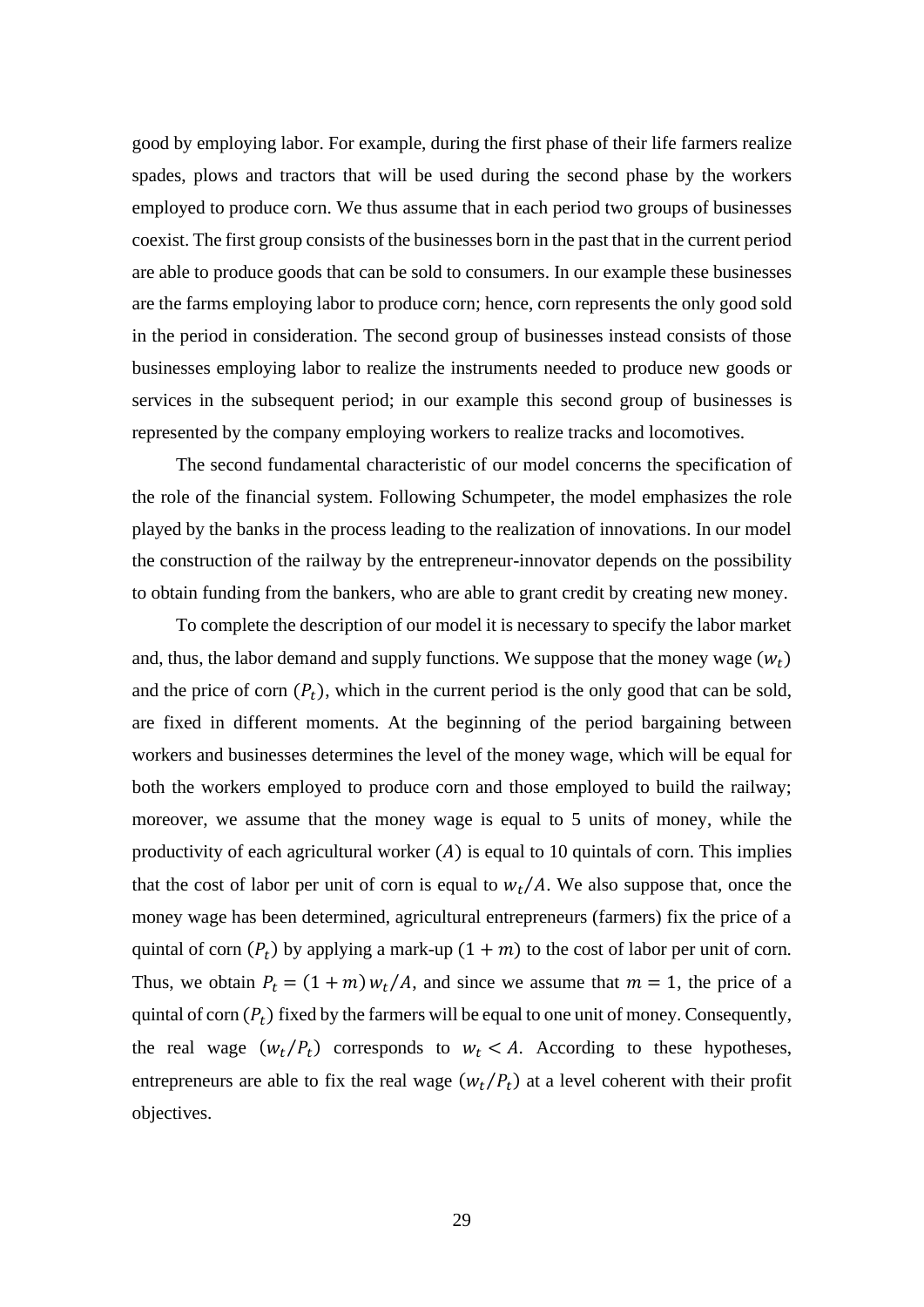This means that, if we lived in a corn economy, in correspondence with a real wage equal to five quintals of corn  $(w_t/P_t = A/(1 + m) = 5)$  the function of labor demand would be perfectly elastic, that is, that entrepreneurs would be willing to hire all the available workers, which are identified by  $N^*$  (we assume that  $N^* = 1,400$ ). With regard to the labor supply function, we assume that the workers accept the nominal wage fixed by the bargaining between workers and entrepreneurs, and that they accept the real wage that will be fixed by the entrepreneurs.<sup>22</sup> In other words, we assume that the labor supply function and the labor demand function overlap.

Given these hypotheses about the configuration of the labor market, we can show that the level of employment changes significantly depending on whether we observe a corn economy or a capitalist economy characterized by the process of development described by Schumpeter. In a corn economy the agricultural entrepreneurs employ all the workers whose productivity is higher than the real wage expressed in term of corn. Therefore, in a corn economy farmers hire all the  $N^* = 1,400$  available workers. Nevertheless, this conclusion does not hold in a capitalist economy.

In a capitalist economy the objective of entrepreneurs does not consist in the production of goods but in the obtainment of a monetary profit through the sale of the goods produced. This implies that production decisions depend on the expectations of the entrepreneurs concerning the monetary revenues they will be able to obtain in the future by selling the goods produced. This decision criterion is adopted not only by the entrepreneurs introducing an innovation, but even by the entrepreneurs producing corn. In fact, in a monetary economy even farmers do not want to obtain a profit in terms of corn but a monetary profit. Consequently, a level of the actual real wage  $(w_t/P_t)$  lower than the marginal productivity of the workers employable in the agricultural sector  $(A)$ does not represent a sufficient condition to induce the farmers to hire all the  $N^*$  available workers.

To illustrate this point, for the sake of simplicity, we assume that the workers spend all their salary to buy corn, while entrepreneurs do not demand corn and save their profits. If the farmers hired all the available workers, they would produce 14,000 quintals of corn  $(1,400 \cdot A)$ . However, since only workers buy a quantity of corn equal to their wage, it is

 $^{22}$  This is equivalent to assume that, in each period, the workers expect an inflation rate equal to zero, independently from the inflation rate observed in the past.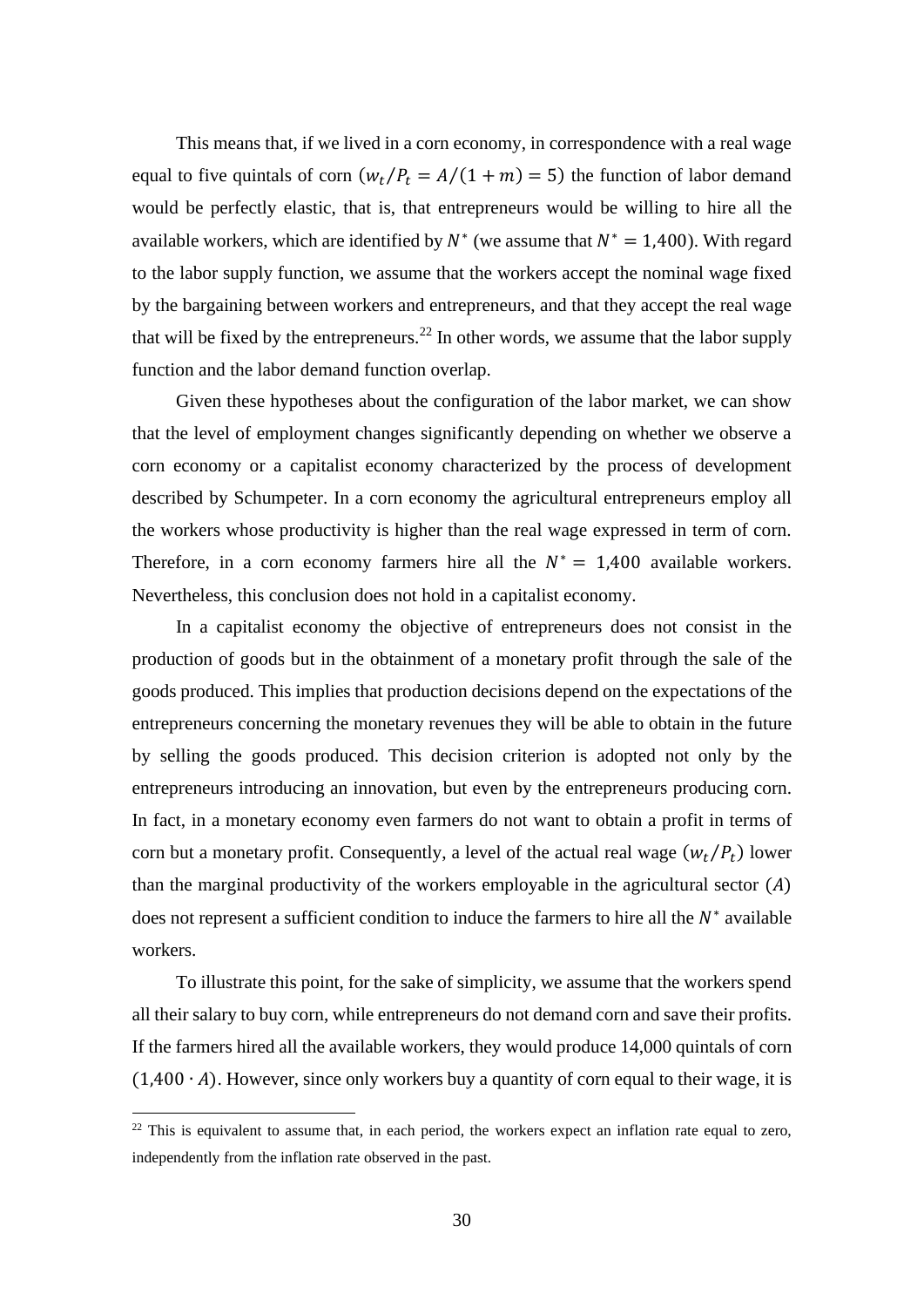possible to sell just 7,000 quintals of corn (1,400 ∙ 5). Farmers would thus realize monetary revenues equal to 7,000 units of money, which correspond to the wages paid to the 1,400 available workers. Therefore, farmers would not obtain a monetary profit, but only a surplus in terms of corn. This means that, contrary to what happens in a corn economy, the farmers will not hire all the 1,400 workers employable to produce corn.

We can underline that in a capitalist economy, the demand for labor, and thus the production decisions of entrepreneurs, do not depend only on the level of the real wage, but even on the level of aggregate demand. In a capitalist economy, the decisions of the farmers about the number of workers to be employed in the production process depend on their expectations about the future demand for corn and, thus, on the expectations about the monetary revenues they will be able to obtain.

Since only employed workers demand corn, these expectations in turn depend on the expectations concerning the total number of employed workers. For example, if the farmers expect that all the 1,400 available workers will be employed, they would estimate a demand for 7,000 quintals of corn  $(1,400 \cdot 5)$ . As the productivity (A) of agricultural workers is equal to 10 quintals of corn this implies that the farmers will hire 700 workers. To reach full employment it is necessary that the 700 workers not employed to produce corn are employed to realize investments, for example, the construction of a railway. But if there were no investments and the number of workers employed to realize the railway was equal to zero, farmers would not hire any agricultural worker since they would not be able to sell not even the corn produced by a single worker. Therefore, we can conclude that in a monetary economy the levels of income and employment depend on investments with the characteristics of Schumpeter's innovations. In other terms, in a monetary economy Say's Law does not hold and the system is characterized by the validity of the principle of effective demand.

The relationship between investments, innovations and the levels of income and employment can be illustrated with the help of some simple equations.<sup>23</sup> Income is identified by  $Y$ , and as we do not consider the public sector and trade relationships with foreign countries, Y is the sum of consumption  $(C)$  and investments  $(I)$ : 1)  $Y = C + I$ .

 $^{23}$  For a detailed description of the model see Bertocco and Kalajzić (2020).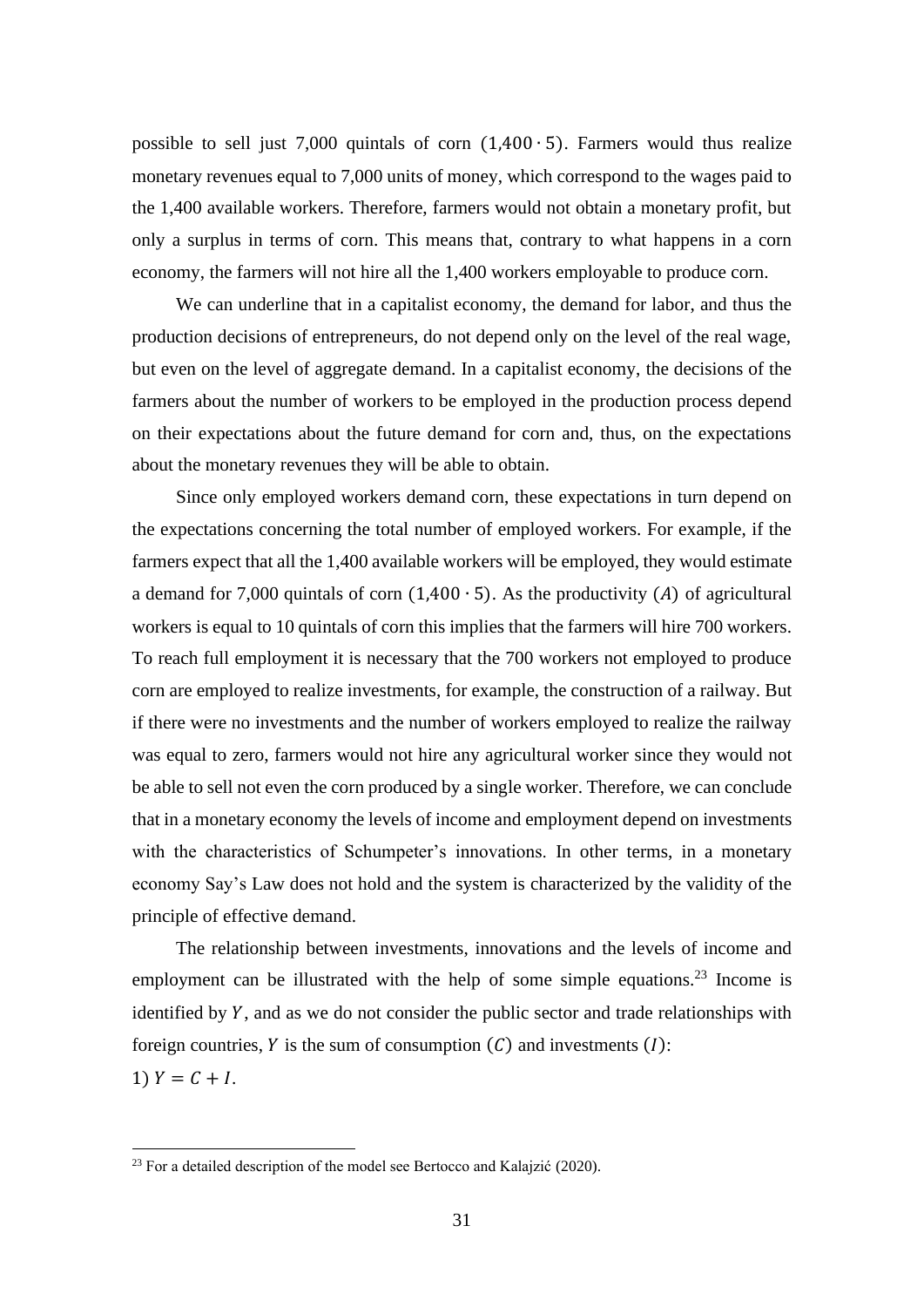Income, consumption and investments are all defined in monetary terms. Since we have hypothesized that the workers spend their whole salary to buy corn, while entrepreneurs do not demand corn, consumption corresponds to the monetary value of the corn consumed by agricultural workers  $(C_{ag})$  and railway workers  $(C_R)$ :

$$
2) C = C_{ag} + C_R = wN_{ag} + wN_R.
$$

Investments, instead, correspond to the monetary value of Schumpeter's innovations, which in our example correspond to the construction of the railway. We assume that the monetary value of the railway is equal to the production costs, and since the only productive factor employed to realize the railway is labor, the value of the railway equals the wages paid to the railway workers. Investments are determined by three factors. First, they depend on the presence of entrepreneurs who, based on their *animal spirits* (AS), plan to produce innovative goods and services. Secondly, they depend on the level of the rate of interest set by the banks  $(r^*)$ . We indicate investments planned by entrepreneursinnovators with  $I_d$ . Thus, we have:

### 3)  $I_d = f(AS, r^*)$ .

Finally, investments also depend on the decisions taken by the banking system. As pointed out by Schumpeter, entrepreneurs can realize innovative investments only if they borrow from the banks. However, we assume that, after defining the level of the rate of interest  $(r^*)$ , bankers do not automatically accept all the credit applications submitted by the entrepreneurs but only those deemed creditworthy. If we indicate the flow of credit created by the banks with  $L^*$ , we have:

$$
4) I = L^* \leq I_d.
$$

Equation 4) shows that usually the investments realized thanks to the creation of new money by the banks are lower than those desired by the firms: in a monetary economy banks ration credit. As we have assumed that the monetary value of investments  $(L^*)$ corresponds to the wages paid to the railway workers, that is, to the monetary value of their consumption of corn, we have:

$$
5) L^* = C_R = w N_R^*.
$$

 $N_R^*$  represents the number of railway workers hired thanks to the funds obtained by the entrepreneur-innovator. By substituting equations 4), 5) and 2) in equation 1) we obtain: 6)  $Y = wN_{ag} + wN_R^* + wN_R^*$ .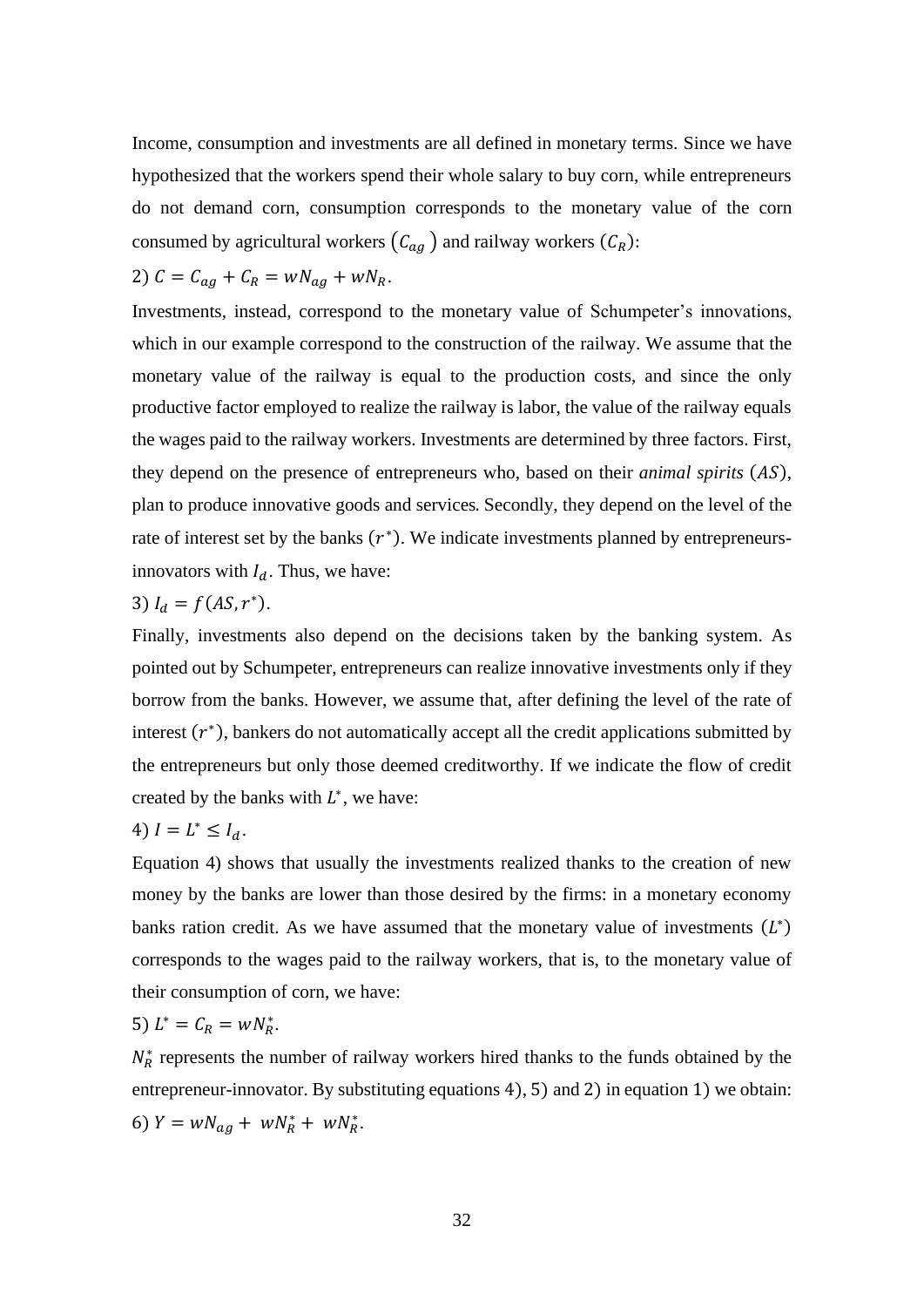In order to determine the level of income  $(Y)$ , it is necessary to define  $N_{ag}$ , namely the number of workers that will be employed by the farmers. Remember that the production decisions of the farmers depend on their expectations about the demand for corn and, as only employed workers demand corn, that these expectations in turn depend on the expectations concerning the total number of employed workers  $(N_{ag} + N_R)$ . For the sake of simplicity, we assume that the farmers are able to know the number of workers that will be employed for the construction of the railway  $(N_R^*)$ .<sup>24</sup> Thus, we can show that once farmers have defined  $N_R^*$ , they are able to determine how many agricultural workers  $(N_{ag})$  will be employed. Indeed, each agricultural worker produces a quantity of corn equal to A and consumes a quantity of corn equal to  $w < A$ . Consequently, each agricultural worker produces a surplus of corn equal to  $(A - w)$  allowing farmers to satisfy the demand for corn of the railway workers. The number of agricultural workers can thus be calculated from equation 7), in which  $wN_R^*$  indicates the demand for corn expressed by the railway workers, while  $(A - w)N_{ag}$  enables to define the number of agricultural workers needed to satisfy this demand:

$$
7) wN_R^* = (A - w)N_{ag}.
$$

From this equation, we obtain:

8) 
$$
N_{ag} = [w/(A - w)] N_R^*
$$
.

With  $A = 10$  quintals of corn and  $w = 5$  quintals of corn, we have  $N_{ag} = N_R^*$ . Equation 8) shows that the number of agricultural workers depends on the number of workers employed for the construction of the railway. If we substitute equation 8) in equation 6) we obtain:

9)  $Y = w[w/(A - w)]N_R^* + wN_R^* + wN_R^*$ .

Thus, we finally obtain:

10)  $Y = [(2A - w)/(A - w)]wN_R^*$ .

Equation 10) shows that in a monetary economy the value of income is a multiple of the monetary value of investments  $(wN_R^*)$ . In our example A corresponds to 10 units of corn,

<sup>&</sup>lt;sup>24</sup> By introducing this hypothesis, we eliminate the dimension of uncertainty associated to the decisions of the farmers, but we do not eliminate uncertainty from the model. In fact, the decisions of the entrepreneurinnovator intending to realize the railway and those of the bankers who must decide whether or not to fund the investment project are taken in conditions of uncertainty.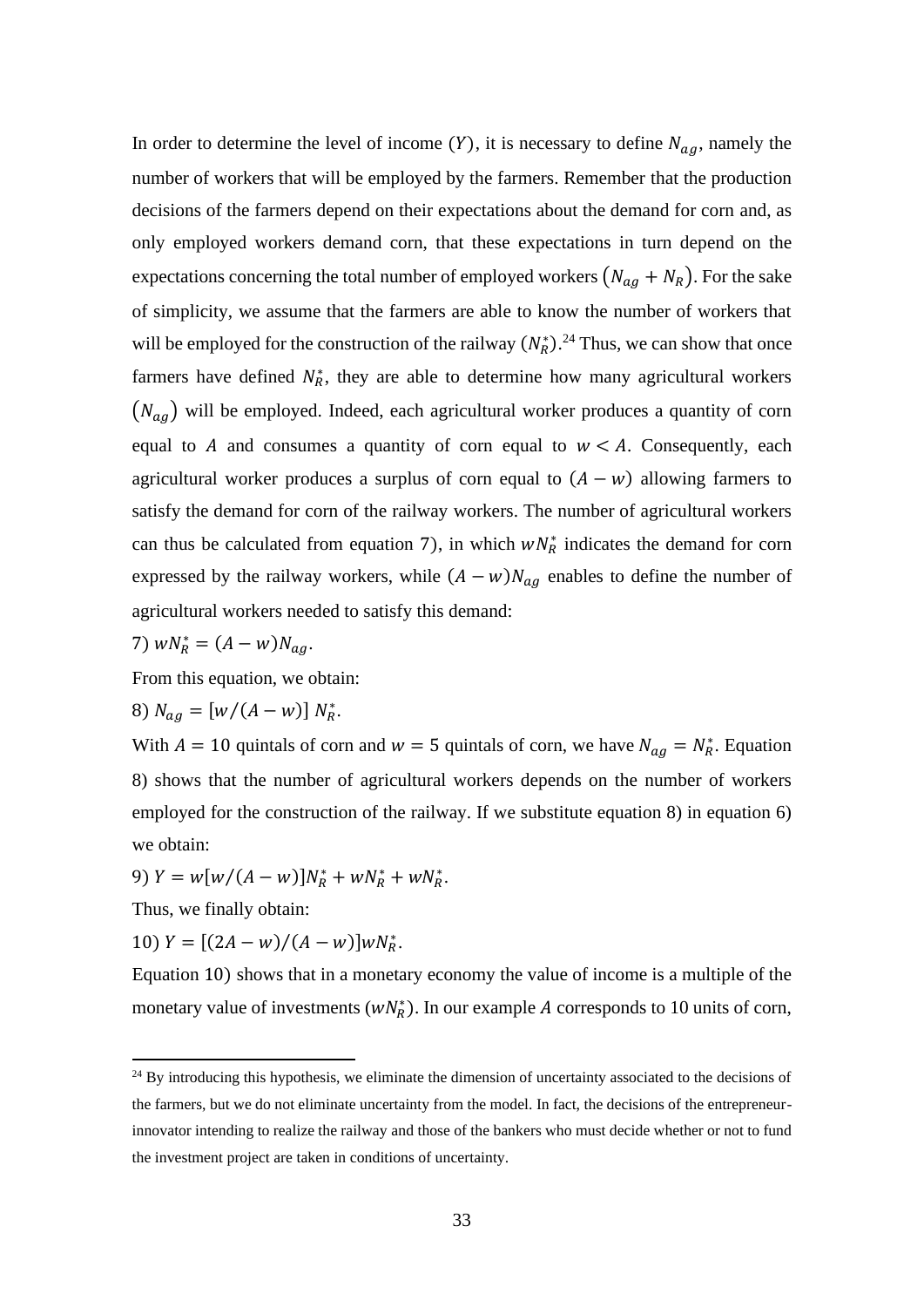while *w* is equal to 5 units of money/corn (recall that we have assumed that  $P = 1$ ). Hence, the value of the multiplier is 3. In other terms, the monetary value of income is equal to three times the monetary value of the investment consisting in the construction of the railway. The employment of a railway worker earning a wage of 5 units of money implies a corresponding investment. Since, following this investment, the demand for the consumption of corn rises by 5 units of money, farmers are induced to hire an additional agricultural worker who, in turn, will consume corn corresponding to further 5 units of money. In the end, income will rise by 15 units of money.

If the entrepreneur-innovator employed 700 workers to realize the railway, investments would rise by 3,500 units of money leading to an equivalent change in the consumption of corn by the railway workers (3,500) and by the agricultural workers (3,500). Consequently, total income would amount to 10,500 units of money. Total income corresponds to the sum of consumption  $(C)$ , which is equal to the wages paid to the agricultural workers and the railway workers  $(7,000)$ , and of investments  $(I)$ , which instead equal the wages paid to the 700 workers employed for the construction of the railway (3,500). Total income also corresponds to the sum of wages ( $R = 7,000$ ) and profits ( $\Pi = 3,500$ ). In our example, profits are realized by the farmers as they sell 7,000 quintals of corn in exchange of 7,000 units of money, while their production costs correspond to the wages of 700 agricultural workers (3,500 units of money). As we have assumed that farmers do not consume, profits are equal to their savings  $(S)$ :

11)  $Y = C(7,000) + I(3,500) = R(7,000) + \Pi(3,500) = C(7,000) + S(3,500).$ 

This analysis allows us showing that savings are not independent from money. At first glance, in our example agricultural workers are similar to the productive workers described by Smith. As their productivity (A) is higher than the real wage  $(w/P)$ , the farmers obtain a profit by employing these workers. Furthermore, the difference between the total production of corn and the production needed to pay the agricultural workers could be identified with the flow of savings allowing to pay the workers employed to build the railway and, thus, to realize investments.

However, contrary to what happens in a corn economy, in a monetary economy savings can no more be considered the necessary premise for the realization of investments, namely the part of total production not consumed in the present to increase future consumption by means of investments. Investments are financed by money created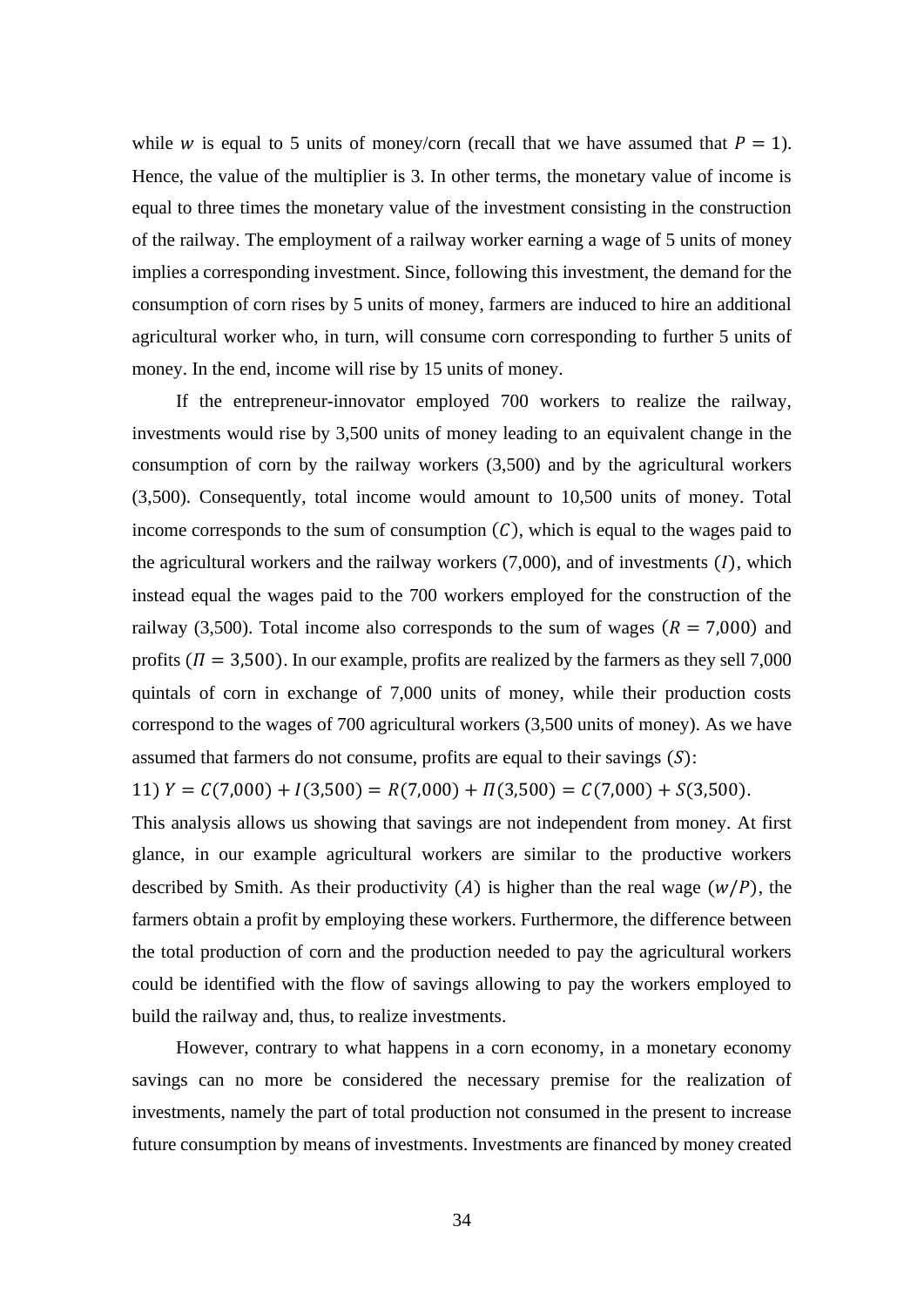by the banks; if investments lacked, neither income nor savings would exist. Returning to the example described in the preceding pages, we observe that the railway has not been realized due to the decision of the farmers to produce corn and to lend unconsumed corn to the entrepreneur-innovator. On the contrary, the entrepreneur-innovator is able to build the railway only thanks to funding obtained through the creation of new money by the banks. In a second moment, the construction of the railway causes an increase in the demand for corn that leads agricultural entrepreneurs to expand production in exchange for money. Therefore, farmers do not become savers by deciding to produce an amount of corn exceeding the amount they wish to consume, but by choosing to accumulate the money created by the banks and received in exchange for the corn sold to the workers employed for the construction of the railway (3,500 units of money corresponding to their profits and savings). In other words, the creation of bank money that enabled the entrepreneur-innovator to realize the railway represents the necessary condition allowing the farmers to obtain a monetary revenue and to accumulate savings under the form of the new money created by the banks.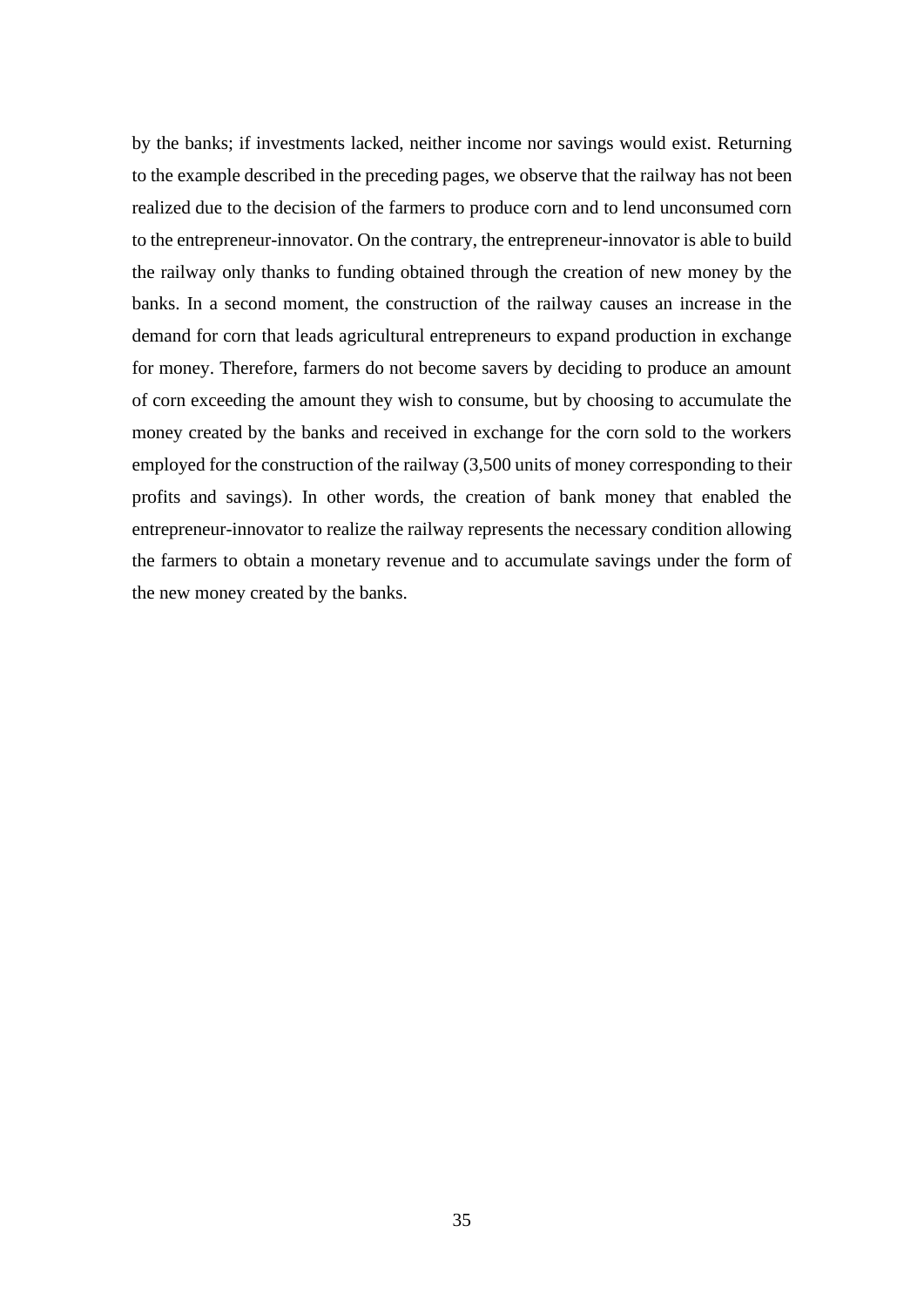#### **References**

- Barro, R. and X. Sala-i-Martin (2004), *Economic Growth*, Cambridge, MA: The MIT Press.
- Bernanke, B.S. and M. Gertler (1995), Inside the Black Box: The Credit Channel of Monetary Policy Transmission, *Journal of Economic Perspectives* 9 (4), pp. 27–48.
- Bernanke, B.S., M. Gertler and S. Gilchrist (1999), The Financial Accelerator in a Quantitative Business Cycle Framework, in *Handbook of Macroeconomics*, Vol. 1C, edited by J.B. Taylor and M. Woodford. Amsterdam: Elsevier.
- Bertocco, G. (2013), On Keynes's Criticism of the Loanable Funds Theory, *Review of Political Economy*, 25 (2), pp. 309-326.
- Bertocco, G. and A. Kalajzić (2019) On the monetary nature of the interest rate in a Keynes-Schumpeter perspective, *Journal of Post Keynesian Economics*, 42, 4, 527 – 553
- Bertocco, G. and A. Kalajzić (2020), A Keynes + Schumpeter model to explain the relationship between money, development and crises, *Review of Political Economy,*  vol. 33, No. 3, pp. 390-413.
- Böhm-Bawerk E. (1884), *Kapital und Kapitalzins. Geschichte und Kritik der Kapitalzins-Theorien*, Innsbruck, Verlag der Wagnerschen Universitäts-Buchhandlung; English edition (1959), *Capital and Interest: A Critical History of Economical Theory*, London: Macmillan and Co.
- Chou, Y. (2007), Modelling financial innovation and economic growth: why the financial sector matters to the real economy, *Journal of Economic Education,* Winter, pp. 78- 91.
- Einaudi, L. (1933), Il mio piano non è quello di Keynes, *Riforma sociale,* XL, No. 2, pp. 129-142; English edition, My plan is not Keynes's, in Einaudi, L., R. Faucci and R. Marchionatti (eds.), *Luigi Einaudi: Selected Economic Essays*, Springer (2006).
- Einaudi, L. (1954), Risparmi e investimenti, in: Erhard, L., *La Germania Ritorna sul Mercato Mondiale,* Rizzoli, Milano; reprinted in *Luigi Einaudi: Il mio Piano non è quello di Keynes*, Rubettino, Soveria Mannelli, (2012)
- Friedman, M. (1968), The role of monetary policy, *American Economic Review,* March, 1-17.
- Keynes, J.M. (1933b), 'The distinction between a co-operative economy and an entrepreneur economy', draft of the second chapter of the *General Theory* according to the last index prepared in 1933, reprinted in J.M. Keynes (2013g), *The Collected Writings*, London: Cambridge University Press for the Royal Economic Society, , vol. XXIX, pp. 76–106.
- Keynes, J.M. (1936), *The General Theory of Employment, Interest, and Money*, Reprinted in *The Collected Writings of John Maynard Keynes*, 2013, Vol. VII, edited by E. Johnson and D. Moggridge, London, Cambridge University Press for the Royal Economic Society.
- Keynes, J.M. (1937), 'The "ex ante" theory of the rate of interest', *Economic Journal*, **47** (188), 663–669, reprinted in J.M. Keynes (2013d), *The Collected Writings*,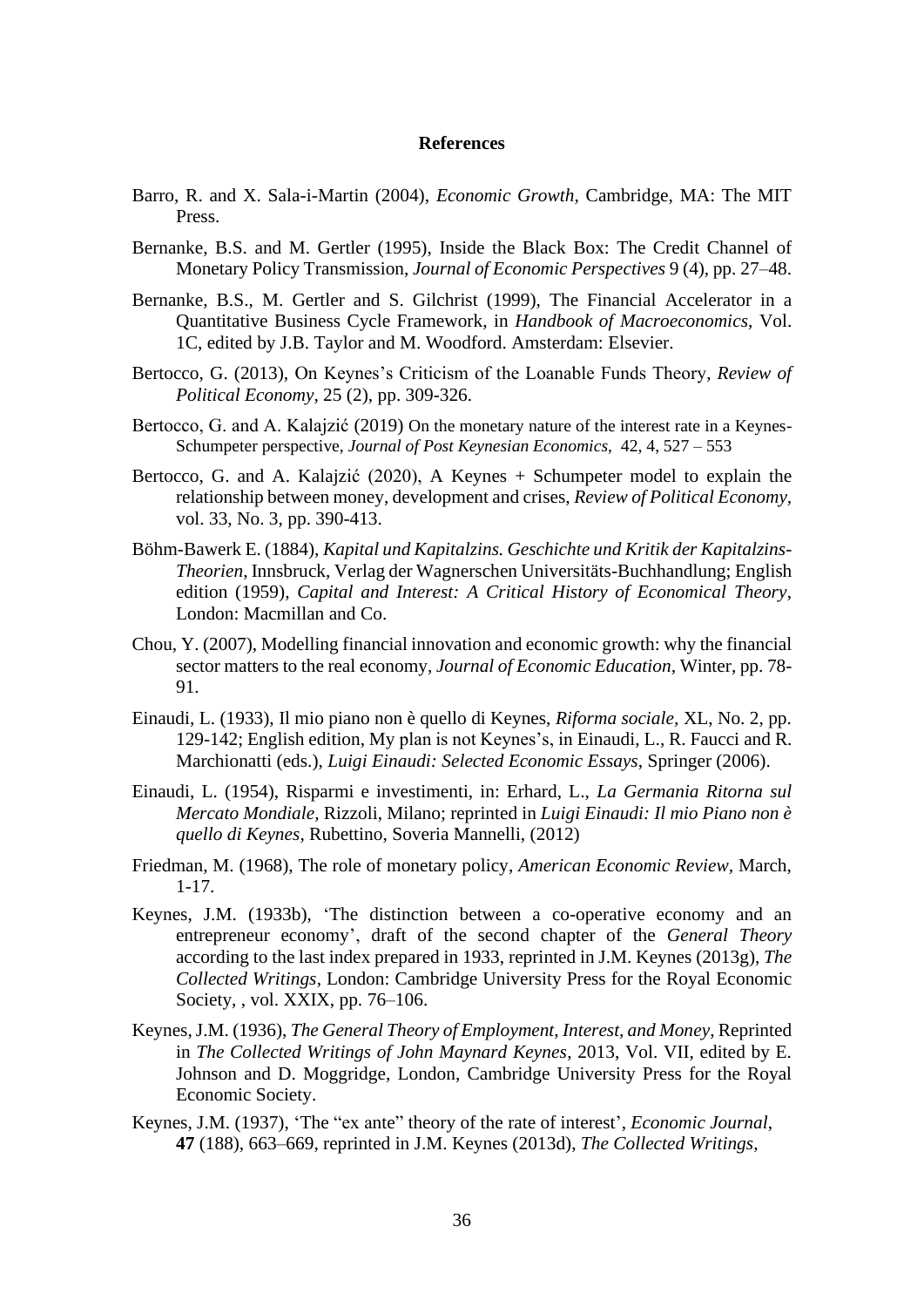London: Cambridge University Press for the Royal Economic Society, vol. XIV, pp. 215–223.

- Keynes, J.M. (1939), The process of capital formation, *Economic Journal*, 49 (195), pp. 569–574, reprinted in J.M. Keynes (2013d), *The Collected Writings*, London: Cambridge University Press for the Royal Economic Society, vol. XIV, pp. 278– 285.
- McCallum, B. (1989), *Monetary Economics: Theory and Policy*, Macmillan Publishing Company, New York.
- Minsky, H.P. (1975), *John Maynard Keynes*, New York, Columbia University Press.
- Minsky, H.P. (1982), *Can 'It' Happen Again? Essays on Instability and Finance*, New York, M.E. Sharpe.
- Minsky, H.P. (1986), *Stabilizing an Unstable Economy*, New Haven, Yale University Press.
- Ohlin, B. (1937a), Some notes on the Stockholm theory of savings and investment I, *The Economic Journal,* vol. 47, pp. 53-69.
- Ohlin, B. (1937b), Some notes on the Stockholm theory of saving and investment II, *The Economic Journal,* vol. 47, pp. 221-240.
- Ohlin, B. (1937c), Alternative theories of the rate of interest: three rejoinders, *The Economic Journal,* vol. 47, pp. 423-427.
- Schumpeter, J.A. (1912), *Theorie der wirtschaftlichen Entwicklung*. Berlin: Duncker & Humblot; English edition (1949), *The Theory of Economic Development*, Cambridge, MA: Harvard University Press.
- Schumpeter, J.A. (1939), *Business Cycles: A Theoretical, Historical and Statistical Analysis of the Capitalist Process*. New York: McGraw Hill. Abridged edition (1964), with an introduction by Rendigs Fels. New York, McGraw Hill.
- Schumpeter, Joseph A. (1943), 'Capitalism in the postwar world', in S. Harris (ed.), *Postwar Economic Problems*, London: McGraw-Hill, pp. 113–126, reprinted in J.A. Schumpeter (1951), *Essays on Economic Topics of J. A. Schumpeter*, Port Washington, New York, Kennikat Press, pp. 170–183.
- Smith, A. (1776), *An Inquiry into the Nature and Causes of the Wealth of Nations*, reprinted by Liberty Classics, Indianapolis (1981).
- Solow, R. (1956), A contribution to the theory of economic growth, *Quarterly Journal of Economics,* vol. 70, pp. 65-94.
- Solow, R. (2000), The Neoclassical Theory of Growth and Distribution, *BNL Quarterly Review,* No. 215*,* pp. 349-381.
- Stiglitz, J.E. and B.C. Greenwald (2003), *Towards a New Paradigm in Monetary Economics*, Cambridge, UK, Cambridge University Press.
- Stiglitz, J. and A. Weiss (1990), Banks as special accountants and screening devices for the allocation of credit, *Greek Economic Review*, 12, Supplement, pp. 85–118, reprinted in M. Lewis (ed.) (1995), *Financial Intermediaries*, Cheltenham, UK and Northampton, MA, USA, Edward Elgar, pp. 297–332.